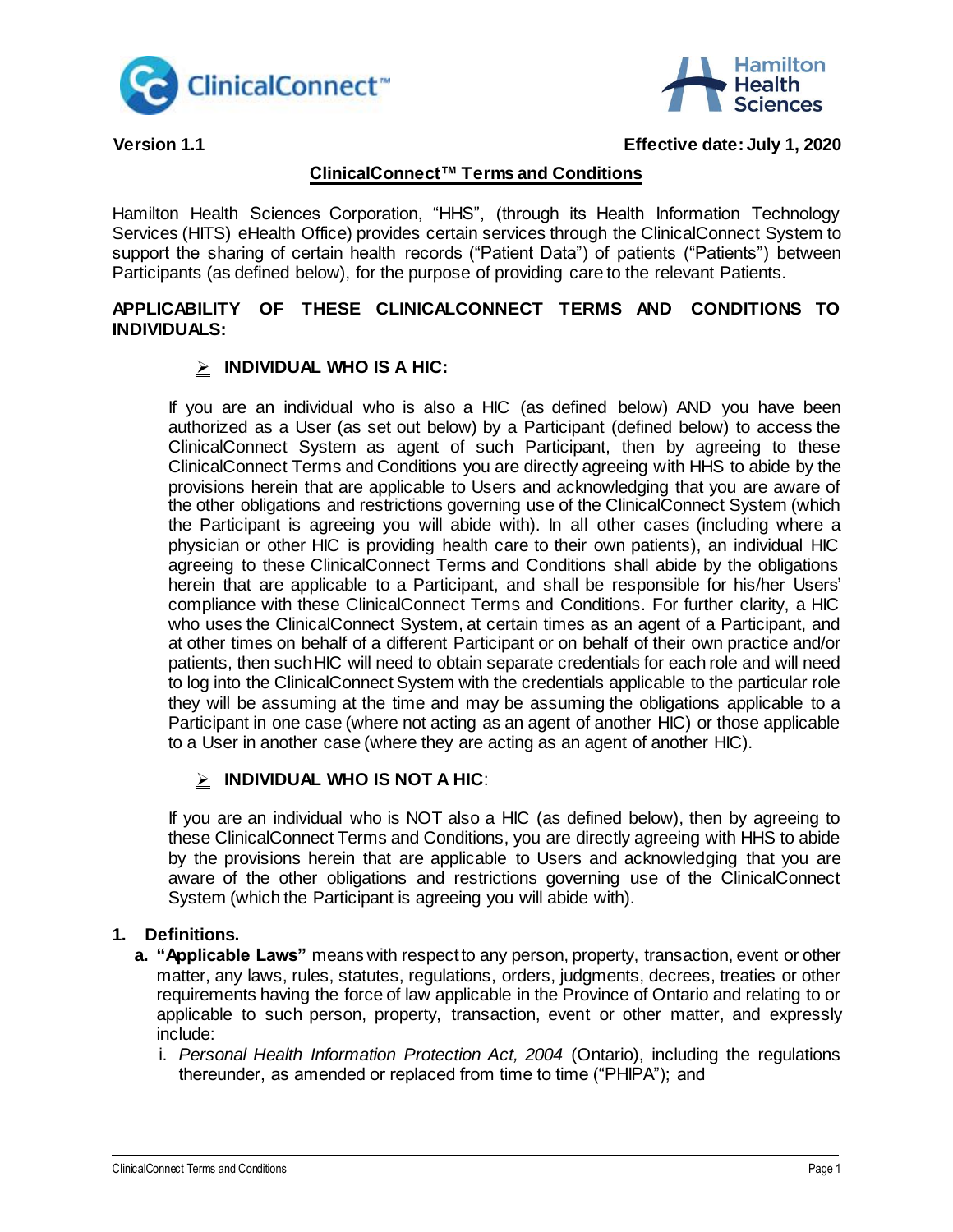



- ii. *Freedom of Information and Protection of Privacy Act* (Ontario), including the regulations thereunder, as amended or replaced from time to time ("FIPPA").
- **b.** "**Confidential Information**" means any and all information and materials, which: (i) are designated in writing as confidential at the time of disclosure, or (ii) if disclosed orally or visually, are designated as confidential at the time of disclosure, or (iii) a reasonable person, having regard to the circumstances and the information, would regard as confidential (e.g., Personal Information and/or Personal Health Information). Unless it is also Personal Information and/or Personal Health Information, the Confidential Information of a party does not include information which:
	- i. is or at any time becomes part of the public domain other than by a breach of these ClinicalConnect Terms and Conditions by a receiving party;
	- ii. at the time when it is disclosed or access is granted to the other party, is known to the receiving party (as substantiated by cogent and reliable written evidence in that party's possession) free of any restrictions;
	- iii. is independently developed by the receiving party without access to the disclosing party's Confidential Information; and/or
	- iv. is disclosed without any restrictions to another party by a third party who had a right to make such disclosure.
- **c. "Contributor"** means a Participant that contributes Patient Data to the ClinicalConnect System, directly or through another Participant whom the Contributor has authorized as its PHIPA Agent to allow access to such Patient Data from the ClinicalConnect System on its behalf, in accordance with these Terms and Conditions.
- **d. "Consent Directive"** means a directive provided pursuant to PHIPA to a HIC by a patient or their substitute decision-maker regarding the withholding, withdrawal or reinstatement of the patient's Personal Health Information (defined below).
- **e. "Consent Management"** means the process by which a Consent Directive received by a participant is implemented within the ClinicalConnect System.
- **f. "ClinicalConnect Portal"** means the network accessible portal used to provide Participants and their Users with access to the ClinicalConnect System.
- **g. "ClinicalConnect Services** "or "Services" means the services as described in these ClinicalConnect Terms and Conditions that are provided by HHS and made available to a Participant and its Users.
- **h. "ClinicalConnect System"** means the electronic system used by HHS to provide the ClinicalConnect Services, and includes the ClinicalConnect Portal.
- **i. "ClinicalConnect Terms and Conditions"** means the terms and conditions set out in this document entitled ClinicalConnect Terms and Conditions available online through the ClinicalConnect Information Website (defined below); provided that with respect to a Participant who has separately executed a contractual document with HHS which references that it is subject to the ClinicalConnect Terms and Conditions, the terms of that separately executed contract are hereby incorporated by reference as part of the ClinicalConnect Terms and Conditions.
- **j. "HIC"** means a Health Information Custodian, as that term is defined within PHIPA.
- **k. "Information Website"** means the ClinicalConnect Information Website [\(http://info.clinicalconnect.ca\)](http://info.clinicalconnect.ca/).
- **l. "MOH"** means the Ministry of Health;
- **m. "Participant"** means: a HIC (defined below) who has executed (by signing and/or clicking through) an agreement referencing, and binding such Participant and its Users (as defined below) to comply with, these Terms and Conditions;
- **n. "Personal Health Information"** has the meaning set out in PHIPA;
- **o.** "**Personal Information**" has the meaning set out in FIPPA;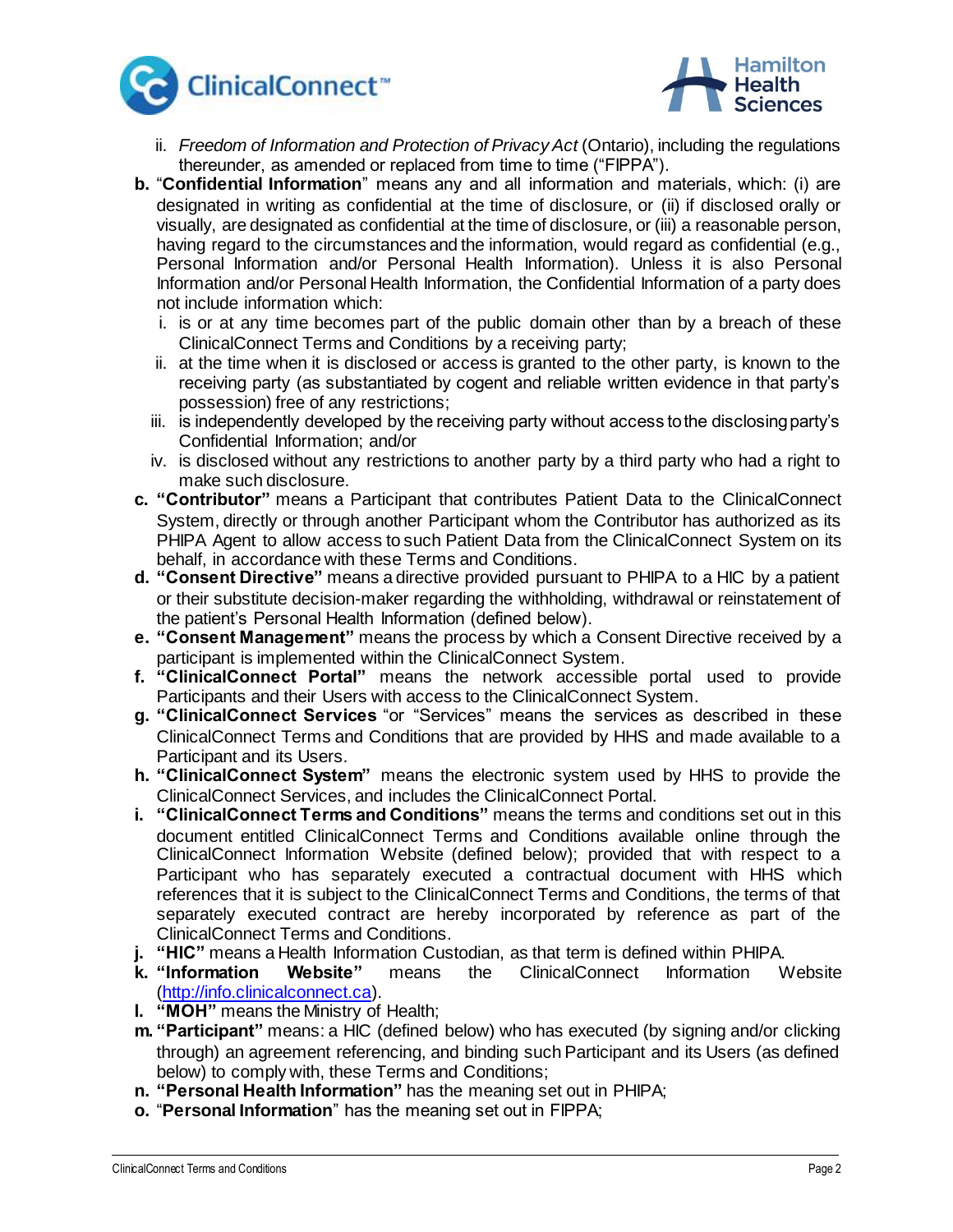



- **p. "Policies"** mean the set of operational, privacy and security policies and procedures in respect of the ClinicalConnect Services as set out on the Information Website, as they may be supplemented and/or updated from time to time.
- **q. "PHIPA Agent"** has the meaning of "agent" as defined in PHIPA.
- **r. "Program Office"** means the HITS eHealth Office at HHS which will serve as the Program Office for the ClinicalConnect System, with responsibilities in relation to the ClinicalConnect Services that include Participant and User implementation and compliance with the ClinicalConnect Policies, including the resolution of privacy issues, requests, inquiries and complaints and more generally, communications and the day-to-day operation of the ClinicalConnect System.
- **s. "Use"** in reference to Personal Health Information, has the meaning as defined in PHIPA and includes viewing of the Personal Health Information.
- **t. "User"** means an individual who has been authorized by a Participant (in accordance with these ClinicalConnect Terms and Conditions), to access and use the ClinicalConnect Portal as the Participant's PHIPA Agent on behalf of the Participant. For clarity, the term User also applies to a Participant who is an individual that accesses the ClinicalConnect Portal.

### **2. Services.**

- **a. Authorization Grant.** HHS grants to Participant the right to access and use, and the right to authorize its Users to access and use, the ClinicalConnect Portal solely for the purpose of providing or assisting in the provision of health care to the relevant Patient(s) of Participant.
- **b. Scope.** HHS will provide the following ClinicalConnect Services to Participants and their Users:
	- i. Operation of the ClinicalConnect Portal to facilitate the sharing of Patient Data from Contributors to Participants;
	- ii. Provide, within the ClinicalConnect System, functionality to support Consent Management and the Program Office will assist Participants in responding to Consent Directive requests from Patients;
	- iii. Provision on the ClinicalConnect Portal's tools and applications (which may be added or modified from time to time and as described on the Information Website), such as:
		- 1. Audit Functionality functionality built into ClinicalConnect which enables a Participant's privacy team and their delegates to conduct a detailed review of (a) ClinicalConnect Portal usage by Users from their own organization, or (b) access of that Participant Contributor's Patient Data by Users of other Participants; including but not limited to a view of individuals who have logged into ClinicalConnect Portal, the applications used, Patients' charts reviewed and specific modules viewed; and 'reverse' audit capabilities, which includes the review of Patients registered with their site and the details of authorized Users who have accessed their records.
	- iv. Monitoring or selective audit, from time to time and at the Program Office's discretion, of submitted Patient Data to help ensure data integrity, quality and confidentiality. If a breach or suspected breach is identified with respect to User access to Patient Data, the Program Office shall notify the relevant Contributor, and as PHIPA Agent of Contributor, may notify the privacy team at the Participant that such User access is associated with. Where a Participant suspects a breach by one of its Users, or otherwise as applicable, the Program Office may disclose all access log information about a User to the Participant such User is associated with. In performing these activities, HHS is acting as PHIPA Agent of the Contributor who submitted (and remains the HIC of) such Patient Data.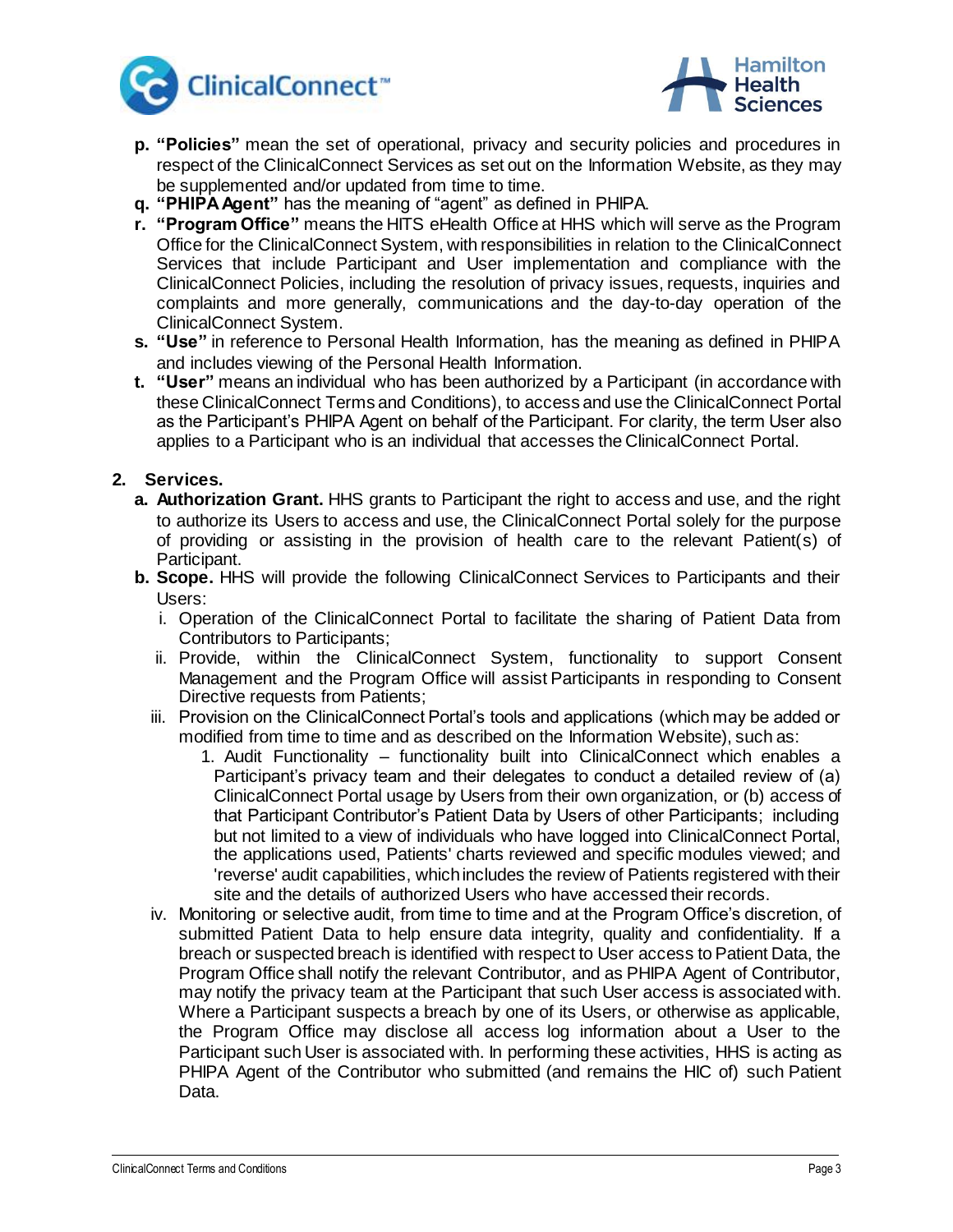



- v. Operation of a helpdesk to provide assistance to Users on the operation of the ClinicalConnect Portal.
- vi. Additional services as outlined on the ClinicalConnect Information Website.
- **c. Limitations.** The Patient Data that is accessible through the ClinicalConnect Portal:
	- i. is limited to such information that is being made accessible from the systems of Contributors;
	- ii. may be only that portion of information that the applicable Patient has consented to release; and
	- iii. may not necessarily contain all of the Personal Health Information of a particular Patient.
- **d. Source of Information.** The ClinicalConnect Portal presents/aggregates the Patient Data as it is received from a Contributor from the connection into their health information system or other internal system, and, as the HIC of such Patient Data, such Contributor is solely responsible for the completeness and accuracy of such information. That Participant may from time to time amend/update Patient Data it has entered into its own source system and such amendments will then be viewable in the ClinicalConnect System.
- **e. Failures due to Reliance.** HHS shall not be liable for any failure by HHS to provide the Services to the extent caused, in whole or in part, by any failure of Participant to fulfil its obligations hereunder. Participant shall not be liable for any failure by Participant to fulfil its obligations to the extent that such failure is caused, in whole or in part, by any failure of HHS to fulfil its obligations hereunder.

#### **f. Suspension.**

- i. Any violation of the Policies or any Applicable Laws by Participant (or by any of its Users) is a material breach of these ClinicalConnect Terms and Conditions and HHS may, in its sole discretion, restrict or suspend the Services to such Participant or any of its Users. However, when exercising its rights under this section, HHS will act reasonably and respond in a manner proportional to the severity of the violation (for example, suspending Services to a particular User when that particular User has breached a Policy rather than suspending all Services to all Users of the relevant Participant).
- ii. In compliance with Applicable Laws, HHS or Participant may immediately suspend the access to the Services if it reasonably believes that there is: (i) a breach of any material term of these ClinicalConnect Terms and Conditions by HHS or any Participant or User or (ii) an emergency or extreme circumstance that would warrant such action, including a compromise of the integrity, security or privacy of any Patient Data. Such suspending party will notify the other party as soon as possible in such event.
- iii. Participant acknowledges that: (1) the MOH and/or such other HICs that submitted Patient Data to the ClinicalConnect System, may, in their sole and absolute discretion, direct HHS to suspend or terminate access to the applicable Patient Data and, where so directed, HHS will suspend or terminate such access within such period of time as directed. HHS will post an appropriate notice of such direction to all Participants, including when the suspension is to take effect, as soon as reasonably possible after receiving such direction; and (2) a Contributing Participant may also themselves suspend their connection to the ClinicalConnect System.

### **3. User Obligations.**

- **a.** User shall only access and/or use the ClinicalConnect System if and while he/she has received due authorization from a Participant and has received valid User-specific access login credentials issued from HHS or an authorized Identity Provider ("iDP").
- **b.** User shall only access and/or use, or permit to be used, Patient Data obtained through the ClinicalConnect Portal for the sole purpose of providing or assisting in the provision of health care to the Patient to whom the Patient Data relates.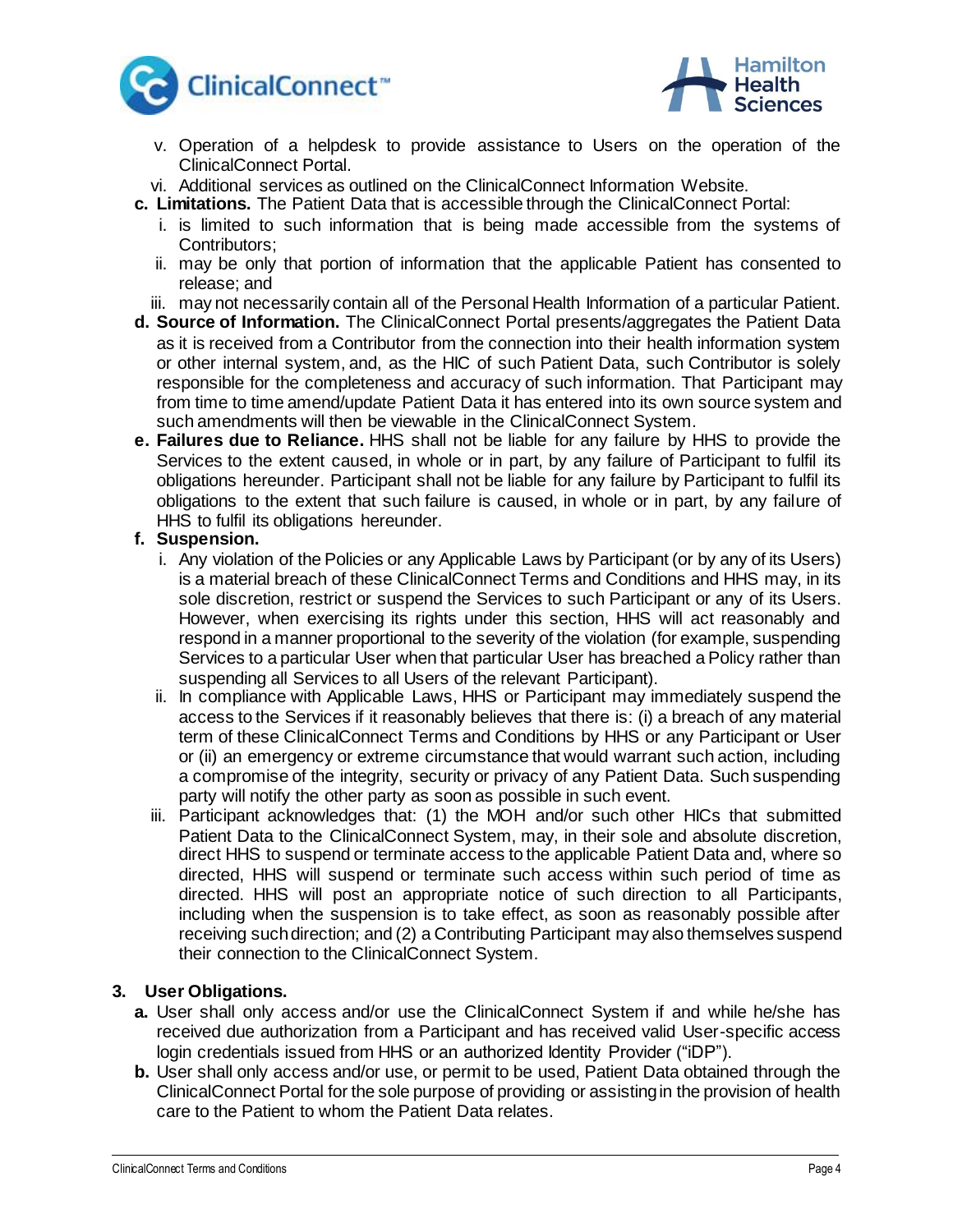



- **c.** User shall only collect, use, disclose, retain or dispose, as the case may be, of Patient Data only if: (i) the collection, use, disclosure, retention or disposal of the information, as the case may be: (1) is permitted by the Participant; (2) is necessary for the purposes of carrying out his or her duties as the PHIPA Agent of Participant; (3) is not contrary to PHIPA or another law; and (4) complies with any conditions or restrictions that Participant has imposed; and (ii) the prescribed requirements under PHIPA, if any, are met. User shall notify the Participant at the first reasonable opportunity if Patient Data that User has collected, used, disclosed, retained or disposed of on behalf of the Participant is stolen or lost or if it is used or disclosed without authority.
- **d.** User shall only access and/or use the ClinicalConnect Services in accordance with the applicable Policies.
- **e.** User hereby authorizes the Program Office to send informational and service related notices and bulletins to User including using any email address provided.
- **f.** User acknowledges that use of ClinicalConnect Services and access to the Patient Data is logged and that such usage and access is subject to audit and reporting.

# **4. Participant Obligations – General.**

- **a. Participant Warranties.** Participant warrants that:
	- i. it constitutes a HIC pursuant to PHIPA;
	- ii. no person other than its Users who have a need to access Patient Data for the provision of health care services to Patients in their care will access Patient Data in or through the ClinicalConnect Portal or other ClinicalConnect Services using unique login credentials issued to individual Users;
	- iii. it will, and will cause each of its Users to, only access and use Patient Data in or through the Services in compliance with Applicable Laws and these ClinicalConnect Terms and Conditions;
	- iv. it will take, and require its Users to take, all reasonable steps to protect the Services and Patient Data from and against any unauthorized access, collection, use, disclosure, modification, retention or disposal;
	- v. it will not, and will require its Users to not, intentionally insert, into any part or component of any of the Services or into the Patient Data any virus, time lock, clock, back door, disabling device or other code, routine or instruction which tends to destroy, corrupt or disable software, data or systems or allow unauthorized access thereto;
	- vi. it will, and will require its Users to, co-operate with any reporting, audit or monitoring program required by the Program Office with respect to any of the Services or Patient Data;
	- vii. it will not use, and will require its Users to not use, any Patient Data for any research or any other secondary purposes unless permitted by Applicable Law;
- viii. where any Consent Directive is in place for a particular individual's Patient Data, it will only override Consent Directive(s):
	- 1. in the case of Patient Data sourced from provincial data repositories, as permitted by the separate agreement(s) entered into by Participant and Ontario Health (Digital Services) in respect of Ontario Health (Digital Services) operated provincial data repositories (such as OLIS); and
	- 2. in the case of other (i.e. non-provincial) Patient Data, as permitted by Applicable Law.

Note: where an override is initiated, the ClinicalConnect Portal:

1. will require the User to document why their access to the Patient Data is required to provision, or assist in provision of care, to the Patient; and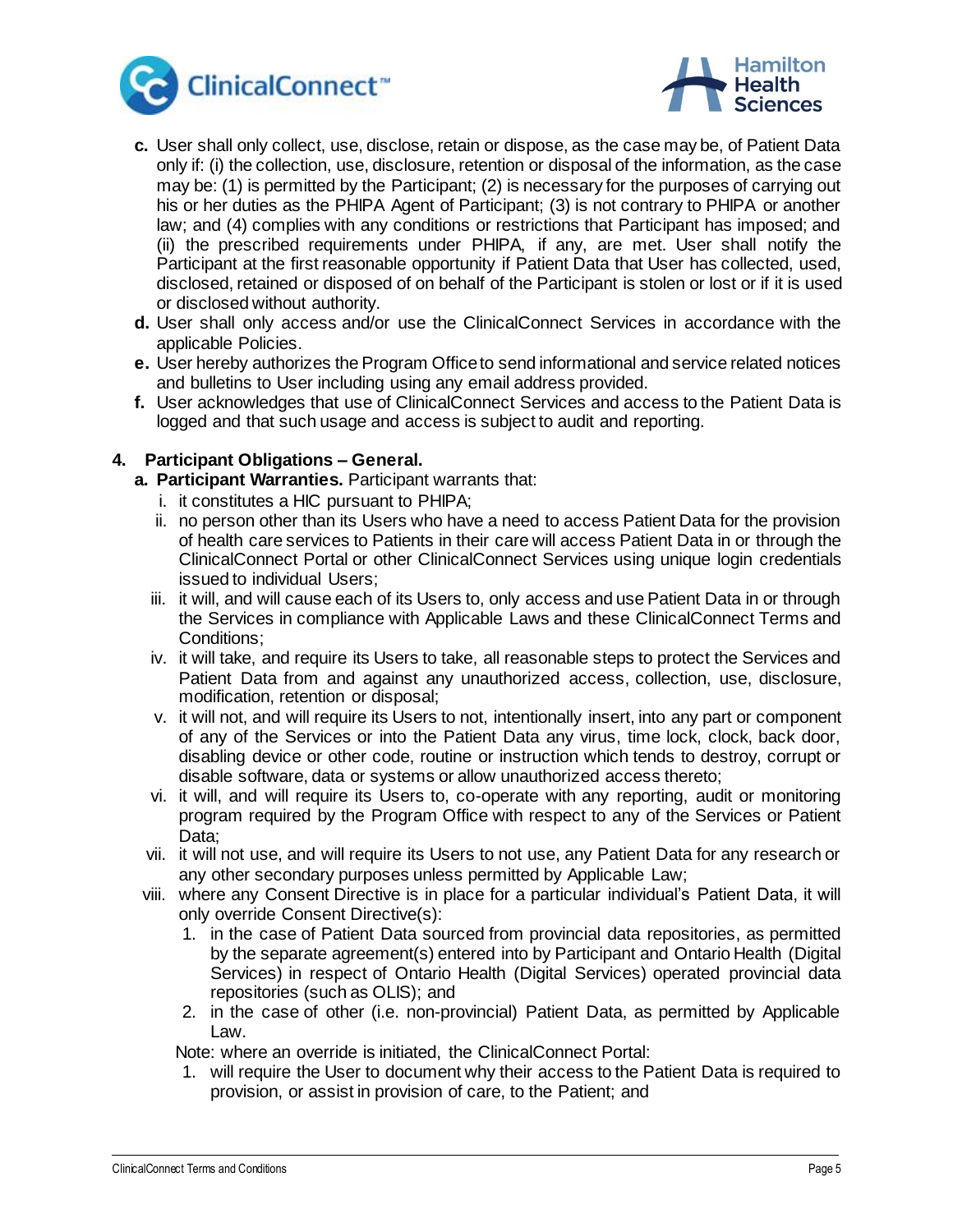



- 2. will display a notice to warn that the override will trigger a mandatory audit and will gather certain information which will be made available to the relevant privacy contact (or to Ontario Health (Digital Services) in the case of any Ontario Health (Digital Services) operated provincial data repositories).
- **b. Participant Obligations Regarding Access to and Use of Patient Data.** As a condition of Participant receiving the ClinicalConnect Services, the Participant agrees to be responsible for:
	- i. ensuring that it and its Users do not access or use any Patient Data of a Patient where Participant or its User is aware that such Patient or his/her substitute decision-maker has expressly withheld or withdrawn consent to the collection, use or disclosure of such Patient Data, unless otherwise authorized under Applicable Law;
	- ii. appointing a privacy contact to manage its obligations under these ClinicalConnect Terms and Conditions and to act as liaison with the Program Office;
	- iii. ensuring that the authorization it has received from the Program Office to access and use Patient Data is implemented and operated in accordance with these ClinicalConnect Terms and Conditions;
	- iv. ensuring that it and its Users' access and use of Patient Data is in compliance with use and access requirements/obligations contained in these ClinicalConnect Terms and Conditions and the Policies;
	- v. considering and imposing appropriate restrictions on its Users' access to Patient Data (through its own supplementary policies, and where technologically feasible, through technological means);
	- vi. taking steps that are reasonable in the circumstances to ensure that no User (or other agents of Participant) collects, uses, discloses, retains or disposes of Patient Data except in accordance with PHIPA, including, use of audit facilities provided by the ClinicalConnect System to perform random audits of access by its Users and the provision by Participant of regular staff training on privacy (and shall remain responsible for any Patient Data that is collected, used, disclosed, retained or disposed of by the Participant's agents, regardless of whether or not the collection, use, disclosure, retention or disposal was carried out in accordance with PHIPA);
	- vii. where there is non-compliance by it or any of its Users, communicating such noncompliance to the Program Office, who shall restrict any non-compliant User from any use or access to the ClinicalConnect Services and any Patient Data in accordance with the ClinicalConnect Policies;
- viii. ensuring the validity of any User's identity at a minimum in compliance with Ontario Health (Digital Services)'s Assurance Level 2 prior to seeking access to the ClinicalConnect Portal for that User;
- ix. ensuring that any information provided by the Participant to the Program Office concerning a User is completely and accurately maintained, including notifying the Program Office when any aspect of that information changes; and
- x. ensuring as soon as reasonably possible that the ClinicalConnect Portal is updated, or the Program Office is otherwise notified, when a User no longer requires access to the ClinicalConnect Portal.
- **c. Contacts.** Each Participant shall identify to the Program Office (via written notice from an authorized officer of the Participant) in writing a minimum of one local registration authority ("LRA") and a privacy contact for the Participant. The Participant shall provide prompt update to the Program Office of any changes to these designations, via written notice from an authorized officer of the Participant. The individual whom Participant designates as LRA shall have the authority to direct HHS (via written confirmation, which may include an email to the Program Office; or, if implemented by HHS, via an authorization process within the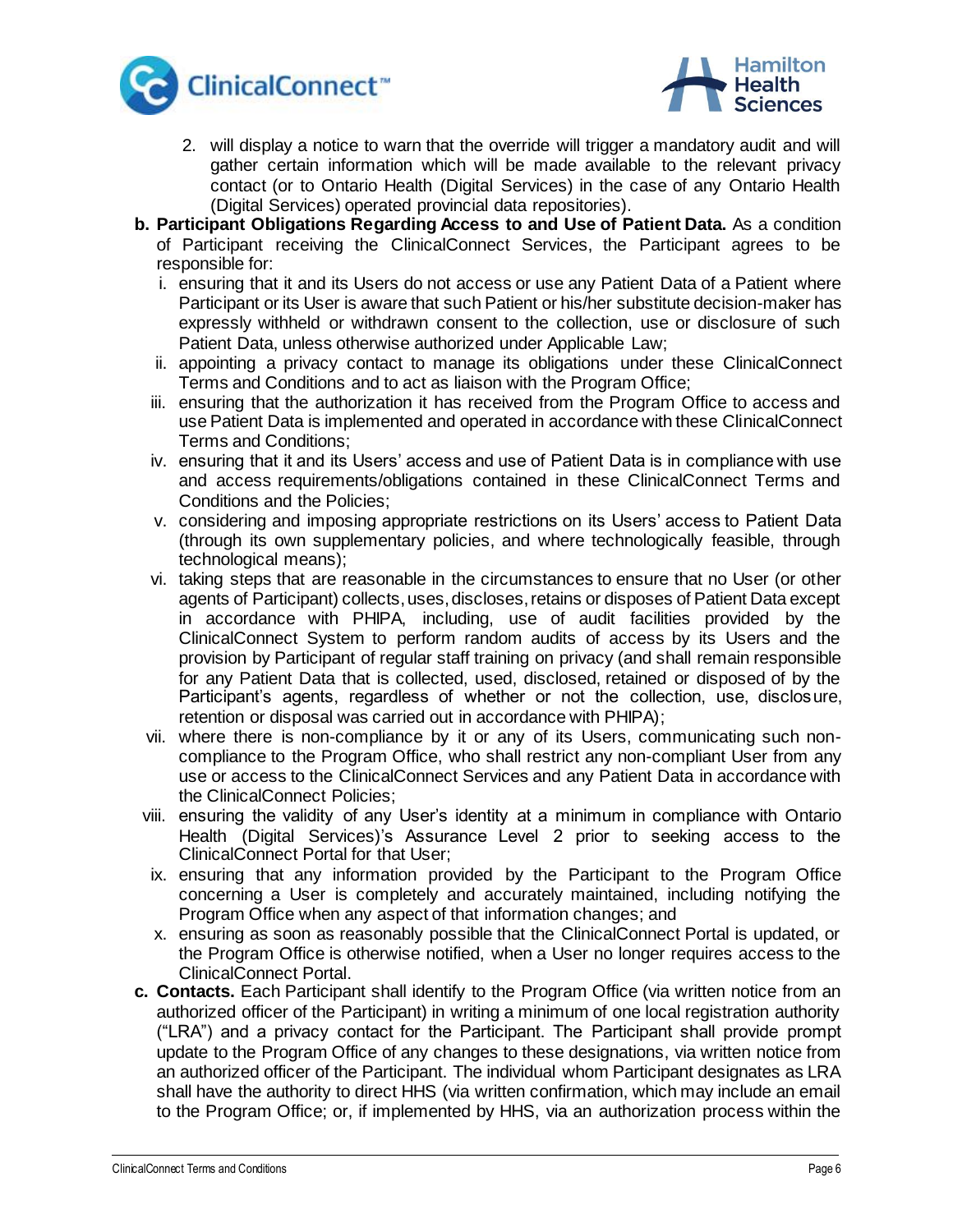



ClinicalConnect Portal) to issue, revoke and/or revise any User login credentials and/or access permissions.

- **d. Participant Help Desk.** If a Participant has a help desk in respect of its own IT systems, then such Participant shall provide its Users with access to its Level/Tier 1 help desk. Such help desk will also need to be available to assist HHS in resolving issues involving such Participant's Users.
- **e. Cost.** Participant shall provide any equipment, software and connectivity required for it and its Users to access the ClinicalConnect Portal and other ClinicalConnect Services.
- **f. Access by Users.**
	- i. The Participant controls the right to authorize or de-authorize access to the ClinicalConnect Services for its Users on its behalf, by providing instructions to the Program Office. In the event the Program Office detects inappropriate use of any Patient Data by any User, then the Program Office may disable such User's access to the ClinicalConnect Services. In the event the Participant detects inappropriate use of any Patient Data by one of its Users, the Participant shall notify the Program Office as soon as possible so that the Program Office may disable such User's access to the ClinicalConnect Services. Any restoration of access for any such User will be at the sole discretion of the Program Office.
	- ii. The Participant acknowledges that the ClinicalConnect Portal and other ClinicalConnect Services are provided to the Participant solely for the Participant and its Users to access and use Patient Data in connection with the provision of health care services to Patients in their care. The Participant shall not permit any other use of Patient Data by it or its Users, or any other person to access or use the ClinicalConnect Portal or ClinicalConnect Services. The Participant is accountable for all access and use by its Users.
	- iii. The Participant will ensure that only its authorized Users who have been granted login credentials by HHS or their authorized iDP will access or use the ClinicalConnect Portal or other Services on its behalf.
	- iv. The Participant agrees to use, and to cause its Users to use the ClinicalConnect Portal and other ClinicalConnect Services in accordance with these ClinicalConnect Terms and Conditions and the associated Policies.
	- v. Participant is responsible for notifying the Program Office of any change in status of a User.
- **g. Notifications.** The Participant will notify the Program Office and the Contributor at the first reasonable opportunity upon discovery or reasonable suspicion of any theft, loss or unauthorized access to or use of any Patient Data, including any use or disclosure without authority. The Participant will also notify the Program Office at the first reasonable opportunity: (i) upon the occurrence of any breach of these ClinicalConnect Terms and Conditions in relation to Participant's use or access to the ClinicalConnect Portal or other ClinicalConnect Services; (ii) upon discovery or reasonable suspicion of any unauthorized access to or use of any of the ClinicalConnect Portal or other ClinicalConnect Services by any Participant personnel or any third party; (iii) or of any issue with the accuracy or integrity of any Patient Data; or (iv) in any other circumstances provided for in the applicable Policies with respect to reporting a privacy or security breach. The Participant will provide notice and otherwise assist the Program Office in addressing the foregoing at the first reasonable opportunity by telephoning the Program Office, with a detailed follow-up by email (no Personal Information or Personal Health Information should be provided to the Program Office in such email notification). Participant will co-operate with the Program Office in any investigation, verification or public response that arises in connection with the foregoing.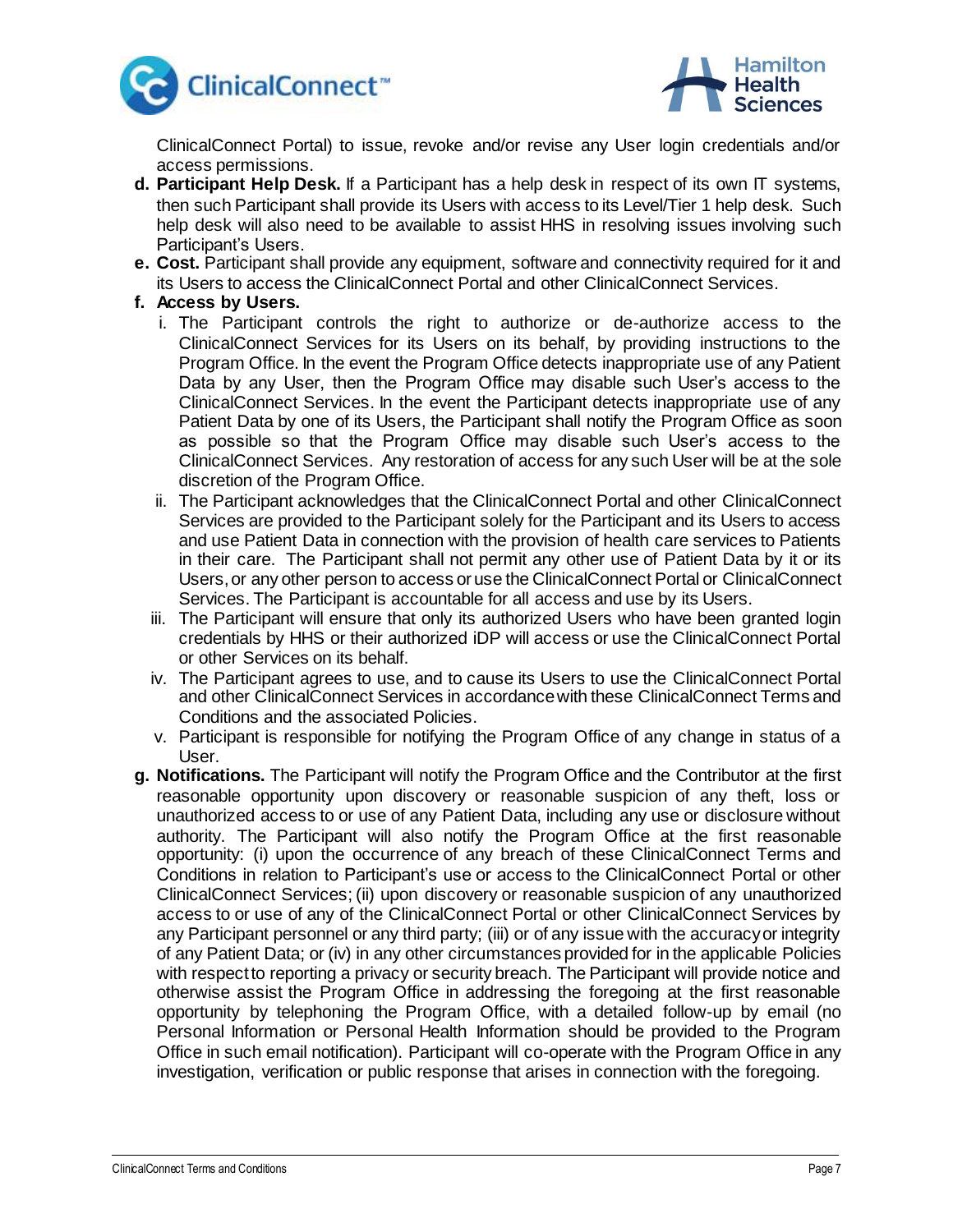



- **h. Retention.** The ClinicalConnect System is not intended as a primary source of information regarding any Patient. Participant should retain its own copy of any Patient Data viewed and relied upon by such Participant or its Users.
- **i. Privacy/Security Assessments.** Upon request by HHS, the Participant will provide a copy of any privacy or security assessments conducted on any Participant systems that are involved in the access to or use of the ClinicalConnect Portal or other ClinicalConnect Services, including the receipt or transmission of Patient Data, as soon as reasonably possible. Any such assessments will be deemed to constitute Confidential Information of Participant and may only be disclosed to third parties or used by the Program Office to assess the privacy and security of Participant's systems in respect of the Services.
- **j. Co-operation.** In the event of a privacy breach or an alleged or suspected privacy breach, Participant will co-operate with the Program Office to verify compliance with these ClinicalConnect Terms and Conditions.
- **5. Participant Obligations - Supplementary provisions applicable to Contributors.** [Note: Section 5 can be skipped by Participants who are not Contributors. Additional obligations applicable to all Participants follow in Section 6 below]
	- **a. Provision.** Each Contributor agrees to provide HHS with the specific types of Patient Data as will be agreed between the Contributor and HHS.
	- **b. Authority to Provide and Authorize Access to Patient Data.** 
		- i. The Contributor confirms that it is permitted under Applicable Laws to provide access to Patient Data to HHS to access, use and make available to other Participants and Users of the ClinicalConnect Portal in accordance with these ClinicalConnect Terms and Conditions. A Contributor shall notify HHS in writing when a Contributor will be providing access to their Patient Data to the ClinicalConnect System through another Participant whom the Contributor has authorized as its PHIPA Agent to provide access to such Patient Data to the ClinicalConnect System on its behalf; and the Contributor shall promptly update the Program Office of any change to that submission arrangement.
		- ii. Contributor shall ensure that the Patient Data it provides access to through the ClinicalConnect System was collected for the purpose of providing or assisting in the provision of healthcare to the Patient to whom the Patient Data relates or that Contributor has otherwise obtained express consent of the Patient or his/her substitute decisionmaker to provide access to such Patient Data through the ClinicalConnect System (including the creation and maintenance of indexes and of temporary caches as documented on the Information Website);
		- iii. Contributor shall fully comply with any Consent Directive expressly given by a Patient or his/her substitute decision-maker with regards to whether the applicable Patient Data may or may not be shared with entities outside Contributing Participant's organization through the ClinicalConnect System:
			- 1. If the Consent Management is managed by the Contributor system, Contributor shall withhold the Patient Data from being transferred to the ClinicalConnect System (or reinstate making such Patient Data available through the ClinicalConnect System, as applicable), as required by the Consent Directive. The ClinicalConnect System honours consent directives applied in the source system.
			- 2. Consent Management within the ClinicalConnect System can also be managed manually by the Contributor (acting under the authority of the Patient or their substitute decision maker). Contributor shall ensure that any Consent Directive is properly communicated to the ClinicalConnect System either: i) electronically as part of the Patient Data transfer, or ii) manually by notifying the ClinicalConnect Program Office, which will apply consent directives using the Consent Management tool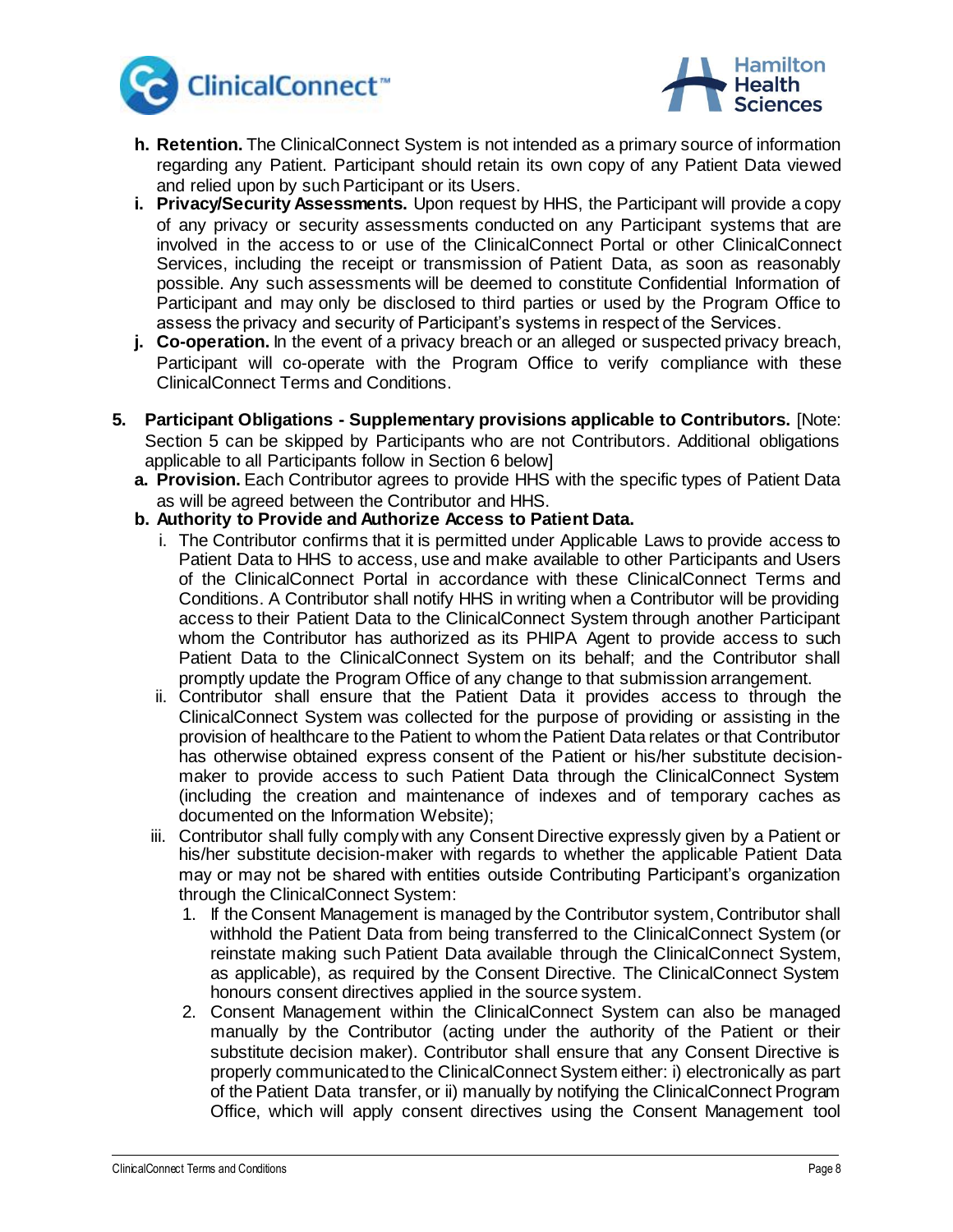



available in the ClinicalConnect Portal. The ClinicalConnect System is designed to prevent any subsequent Patient Data from being posted into (or to permit the resumption of posting into) the ClinicalConnect Portal as stipulated by the Consent Directive. Such manual management within the ClinicalConnect System by Contributor does not apply to Patient Data that Contributor has directed/instructed HHS to make available or disclose to a third party system such as Health Report Manager (HRM) or where HHS is provided with a copy of an agreement or instruction by Contributor and the operator of such third party system to obtain the Contributor's Patient Data from HHS.

- iv. HHS confirms that: (1) it is permitted under Applicable Laws to receive, use and/or disclose Patient Data in accordance with these ClinicalConnect Terms and Conditions and (2) it shall maintain Patient Data in compliance with Applicable Laws and these ClinicalConnect Terms and Conditions.
- **c. Authorization Regarding Uses by ClinicalConnect.** Contributor authorizes HHS to use the Patient Data as required to perform the functionality provided by the ClinicalConnect Portal and/or provide the other Services, both as documented on the Information Website.
- **d. Other Obligations.** Contributor shall:
	- i. not intentionally insert, into any part or component of the ClinicalConnect System, any virus, time lock, clock, back door, disabling device or other code, routine or instruction which tends to destroy, corrupt or disable software, data or systems or allow unauthorized access thereto;
	- ii. co-operate reasonably with any reporting or monitoring required by HHS in relation to the ClinicalConnect System, in accordance with Applicable Laws and with respect to the purposes of these ClinicalConnect Terms and Conditions; and
	- iii. notify the Program Office via email about changes to their source systems that impact the ClinicalConnect Portal's end user community.
- **e. Use of Patient Data upon Termination.** Upon termination of these ClinicalConnect Terms and Conditions, the Contributor will have no further obligation to provide Patient Data through the ClinicalConnect System. Upon termination, any Patient Data contained in temporary caches will be erased upon normal expiration of such caches.
- **f. Auditing Access.** HHS provides an auditing tool built into the ClinicalConnect System which can be used by specifically authorized Users (e.g., privacy contacts) at Participant organizations to produce their own audit reports pertaining to their Users access of Patient Data on the ClinicalConnect Portal, or can be used by specifically authorized Users of a Contributor to produce an audit report of access by Users of other Participants of Patient Data submitted by such Contributor.

### **g. Patient Data Accuracy and Corrections**.

- i. **By Contributor.** In providing Patient Data through the ClinicalConnect System, the Contributor will take the same care as it would take in maintaining its own patient records for individuals seeking care from the Contributor.
- ii. **By HHS.** HHS will take all reasonable steps to maintain the accuracy and integrity of the Patient Data made available by Contributors through the ClinicalConnect Portal, and will notify the Contributor as soon as reasonably possible if it becomes aware that any such Patient Data has become corrupted, damaged, or that the integrity of such data has become compromised or is otherwise questionable.
- iii. **Replacement of Data.** The parties acknowledge that HHS does not modify Patient Data. In the event that the Contributor becomes aware that any of the Patient Data being made available in the ClinicalConnect Portal is or has become inaccurate, corrupted, damaged or incomplete, the Contributor will provide updated and accurate data as appropriate.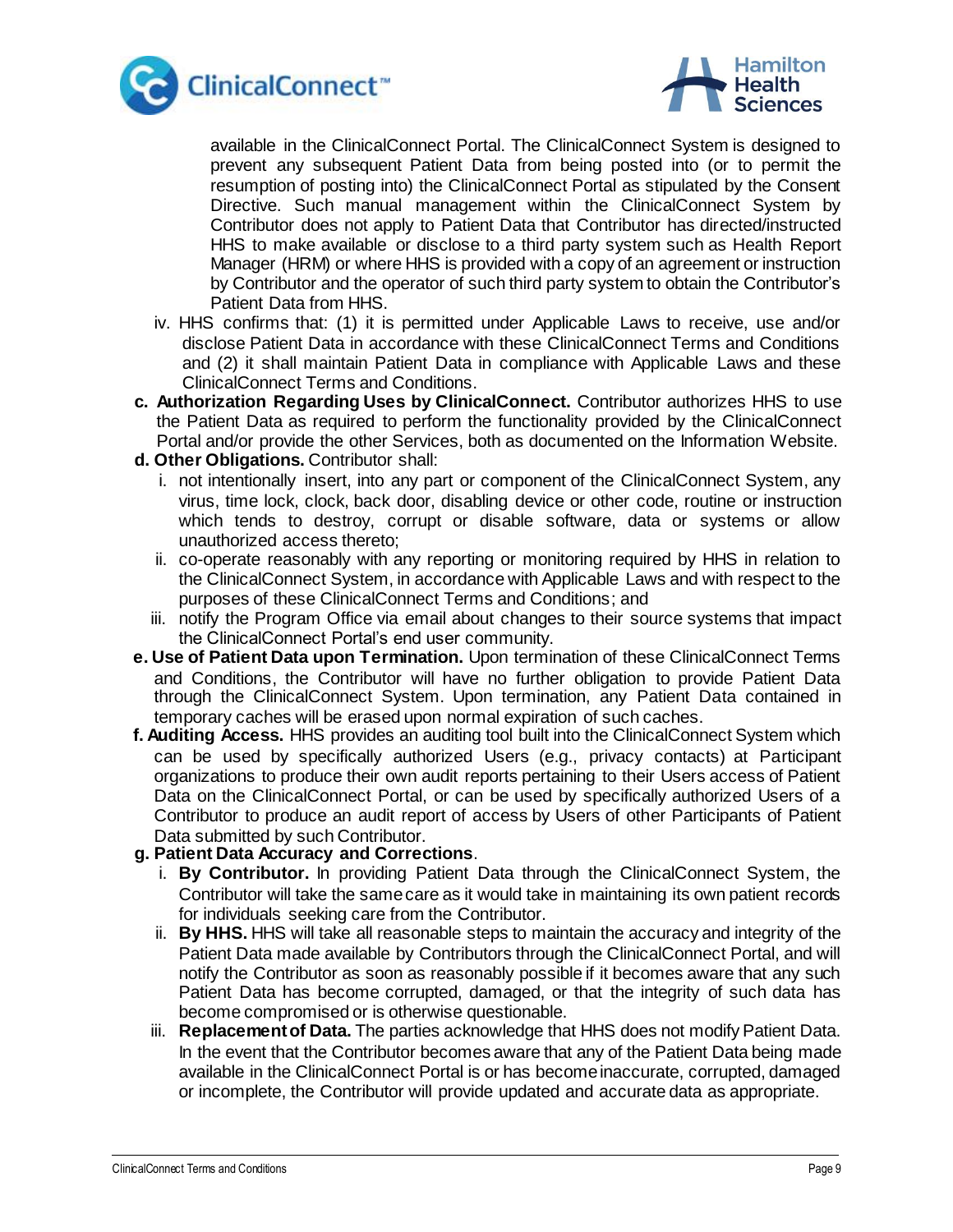



- **h. Consent Management.** For the purpose of Consent Management in respect of the Patient Data, HHS, as a PHIPA Agent of the Contributor, may receive, use or disclose Patient Data to receive and implement a Consent Directive, as directed by or under the authorization of the Contributor. The following options are available to support Consent Management. Patient Data subject to a Consent Directive: (i) may be blocked from being sent from the Contributor system to the ClinicalConnect System; (ii) may be blocked at the ClinicalConnect System from being viewable (and will therefore not be accessible to any Participants); (iii) may be made viewable using "emergency override" functionality in the ClinicalConnect Portal. Contributor agrees that the ClinicalConnect Portal will include Consent Management tools that will allow a Participant to instruct HHS, as PHIPA Agent of Contributor, to receive and effect a Consent Directive entered into the ClinicalConnect Portal by the Participant upon the direction and authority of the Patient whose Patient Data is being made subject to a Consent Directive.
- **i. Interfaces.** Patient Data is received from Contributors through system-to-system electronic interfaces with transmission being sent through secure and encrypted channels. Modification of any HHS interfaces used to receive a transfer of Patient Data from a Contributor may include acceptance testing involving Contributor staff who perform end-toend testing to validate the interface before go-live.
- **j. Appointment as PHIPA Agent.** Contributor appoints and authorizes HHS, as its PHIPA Agent to use, disclose, retain or dispose of Personal Health Information on the Contributor's behalf for the purposes of providing the Services including the operation of the ClinicalConnect System (the "Permitted Purposes"). "Permitted Purposes" shall also include: (i) support of a User requesting to confirm the accuracy or validity of a record, (ii) assisting Contributor in responding to access and correction requests, (iii) support of a privacy investigation, (iv) where Contributor has entered into an agreement with a third party, such as OntarioMD in respect of HRM, to provide copies of certain data elements of the Patient Data to such third party's system, and/or (v) support the performance, on a discretionary basis, of periodic validation of the accuracy and integrity of indexes of Patient Data maintained by the ClinicalConnect System and/or ClinicalConnect System troubleshooting. As Contributor's PHIPA Agent, HHS agrees to receive, use and disclose Contributor's Patient Data only if Contributor is permitted or required to do so under PHIPA, unless otherwise required under Applicable Laws.
- **k. Authorization and Obligations.** The Contributor grants to HHS the right to: (i) receive, access, use and disclose the Patient Data for the Permitted Purposes as permitted under Applicable Laws and (ii) use and/or disclose the Patient Data where required under Applicable Laws (collectively, the "Authorization Grant"). As a condition of the Authorisation Grant, HHS shall:
	- i. ensure that any non-compliance with these ClinicalConnect Terms and Conditions of which it becomes aware is communicated to the Contributor at the first reasonable opportunity, including: (i) upon the occurrence of any breach of any provision of these ClinicalConnect Terms and Conditions by it or its staff; (ii) upon discovery or reasonable suspicion of any loss, theft or unauthorized access to or use of Patient Data by any person; or (iii) upon discovery of any issue with the accuracy or integrity of Patient Data;
	- ii. receive, access, use, and disclose Patient Data in accordance with these ClinicalConnect Terms and Conditions;
	- iii. ensure that any persons who are permitted to collect Patient Data from within the ClinicalConnect System agree to do so in compliance with Applicable Laws and the applicable Permitted Purposes;
	- iv. ensure that only its staff who have a need to receive, access, use and disclose Patient Data do so only in accordance with these ClinicalConnect Terms and Conditions;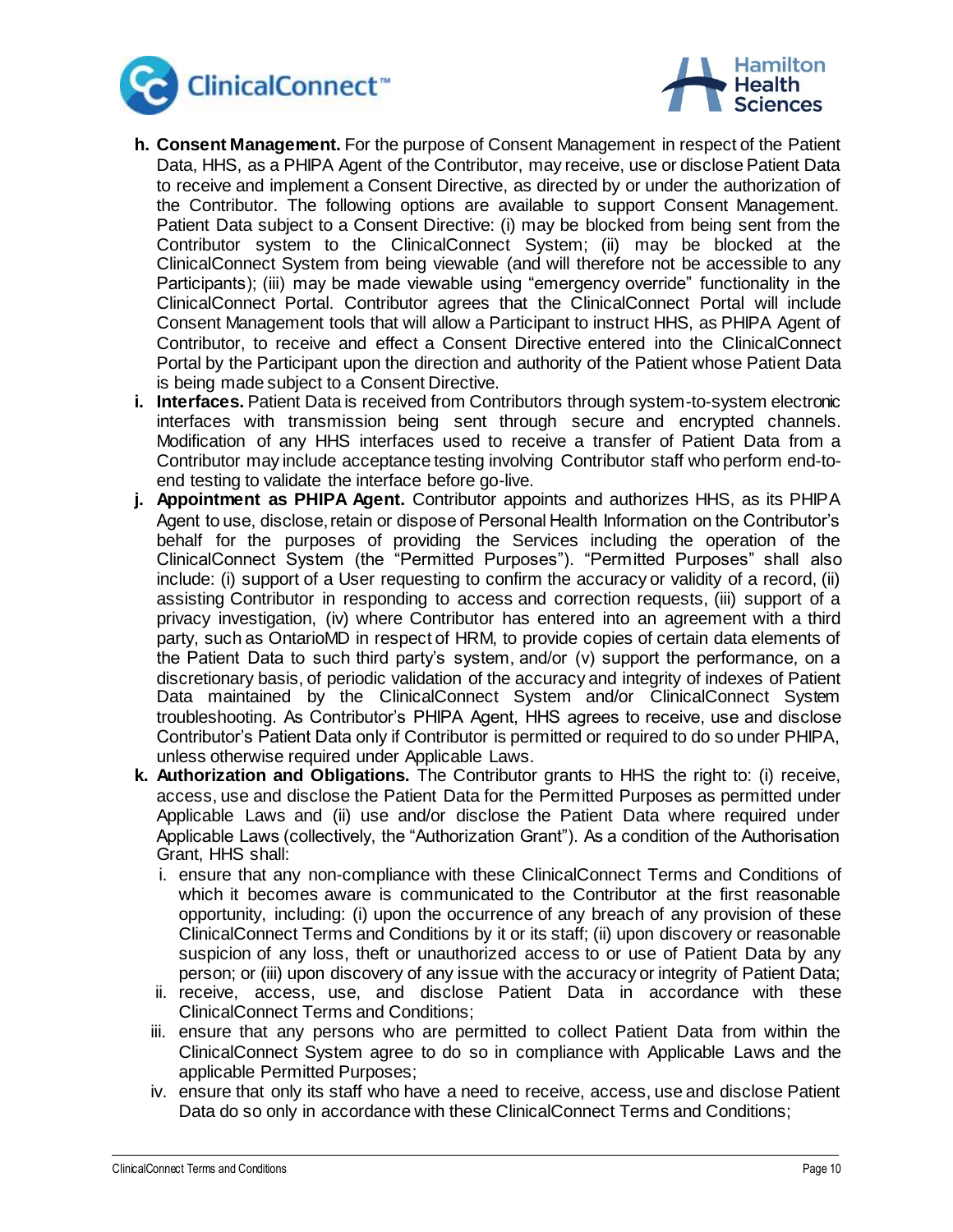



- v. remain responsible for the acts of its staff, including the collection, access, use and disclosure of Patient Data by its Representatives. Any breach of the provisions of these ClinicalConnect Terms and Conditions by its staff will be deemed a breach by HHS;
- vi. take all reasonable steps to protect Patient Data against any unauthorized access, collection, use, disclosure, modification, retention or disposal;
- vii. not intentionally insert, into any part or component of the Contributor system, any virus, time lock, clock, back door, disabling device or other code, routine or instruction which tends to destroy, corrupt or disable software, data or systems or allow unauthorized access thereto;
- viii. co-operate reasonably with any reporting, audit or monitoring program required by the Contributor in accordance with Applicable Laws and with respect to the purposes of these ClinicalConnect Terms and Conditions;
- ix. ensure that all accesses to all or part of the Patient Data in the ClinicalConnect System are logged and provide a mechanism for Contributor to obtain access to such audit information;
- x. not use or disclose Patient Data for any purpose unless permitted by these ClinicalConnect Terms and Conditions and/or Applicable Laws;
- xi. upon request of the Contributor, provide a copy of the results of privacy or security assessment(s) as soon as reasonably possible where deemed relevant by the Program Office or as otherwise required by Applicable Laws;
- xii. maintain privacy and security procedures, practices and controls in compliance with Applicable Laws; and
- xiii. when acting as the PHIPA Agent of Contributor, comply with PHIPA obligations applicable to the Contributor so as to not put Contributor in breach of its obligations under PHIPA due to an act or omission of HHS or its staff.

### **l. Acceptable Use and Limitations.**

- i. HHS will not collect, access, use or disclose Patient Data for any purpose other than as required to provide the Services, unless required under Applicable Laws.
- ii. HHS agrees that HICs who collect or access Patient Data through the ClinicalConnect Portal will be bound by these ClinicalConnect Terms and Conditions, or an agreement containing obligations conforming to and consistent with those contained in these ClinicalConnect Terms and Conditions, which will restrict access to the Patient Data to the purposes set out in these ClinicalConnect Terms and Conditions and in compliance with Applicable Laws.

#### **m. Access or Correction Requests and Complaints.**

i. Where necessary in connection with the Permitted Purposes, the Program Office agrees to assist the Contributor in responding to individual access or correction requests or complaints in respect of Patient Data within the ClinicalConnect System, in accordance with its Policies, the Permitted Purposes and Applicable Laws.

### **6. Confidentiality.**

- **a. General.** Both parties recognize that the protection of Confidential Information by the receiving party is of vital importance. As between the parties, the disclosing party is the owner of that Confidential Information. Except as otherwise set out in these ClinicalConnect Terms and Conditions, no interest, license or other right in or to Confidential Information is granted to the receiving party and all information provided by a party is provided on an "as is" basis, without any warranty, representation or condition of any kind.
- **b. Handling/Restrictions.** With respect to a disclosing party's Confidential Information, the receiving party will: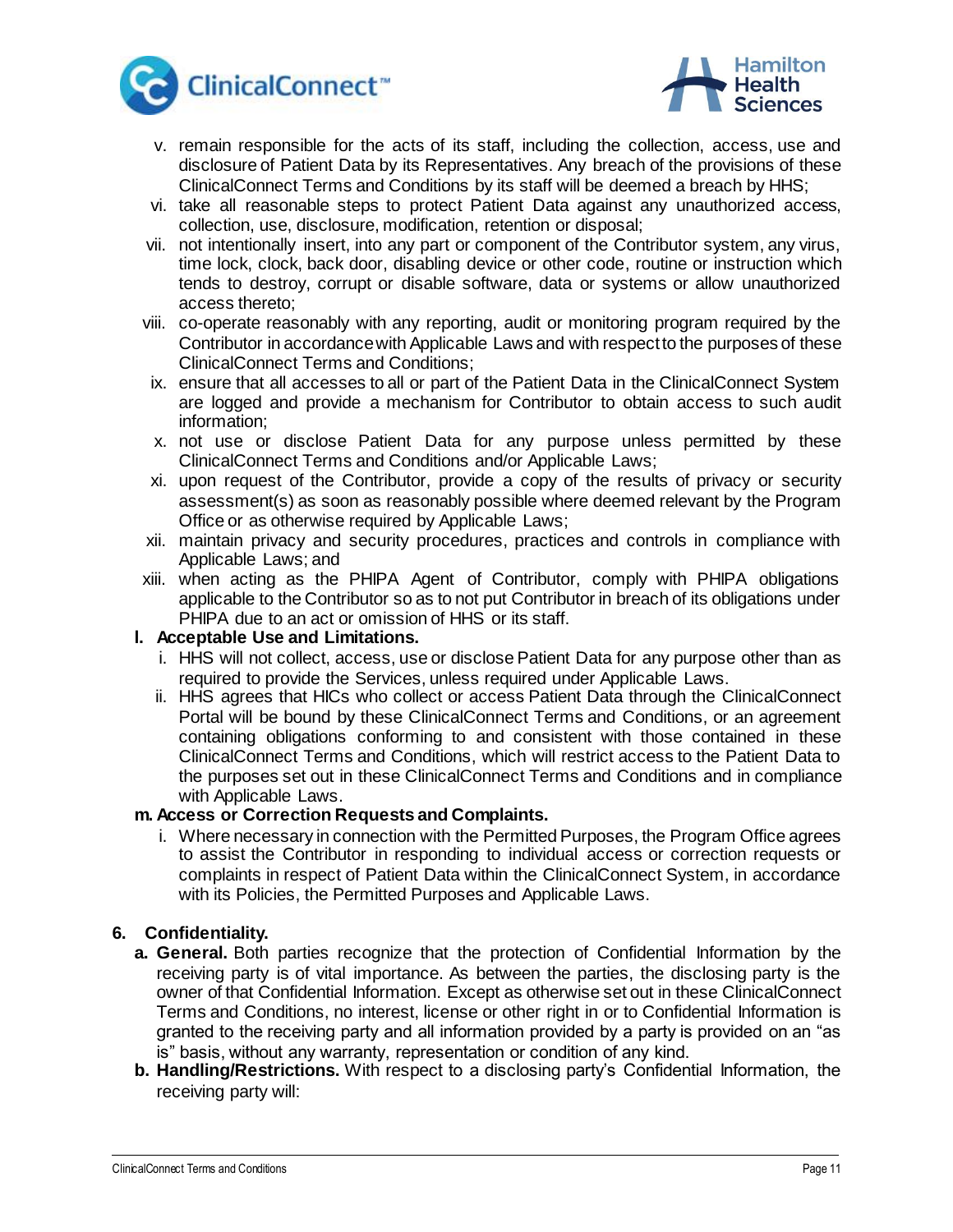



- i. use that Confidential Information only in accordance with these ClinicalConnect Terms and Conditions and only for the purpose of fulfilling its obligations and exercising its rights under these ClinicalConnect Terms and Conditions;
- ii. with respect to any Confidential Information which constitutes Personal Health Information, handle such information as appropriate for its role, which in the case of HHS is that of a health information network provider (as that term is set out in PHIPA) or PHIPA Agent of the Contributor, and in the case of a Participant, for the purpose of providing care to the applicable patient that is the subject of such information;
- iii. use the same degree of care it uses to protect its own Confidential Information of a like nature and in any event, use a standard no less than a reasonable degree of care;
- iv. permit access to or disclosure of that Confidential Information only to its Representatives who have a need to know and are bound by a written contract to keep the Confidential Information of third parties confidential, at least to the same extent as set forth in these ClinicalConnect Terms and Conditions; and
- v. notify the disclosing party as soon as possible upon becoming aware of any unauthorized access to, use, or disclosure of that Confidential Information.
- **c. Return/Destruction.**Except with respect to Patient Data or audit logs, upon the termination of these ClinicalConnect Terms and Conditions or if a party so requests (provided that the request would not result in the other party being unable to perform its obligations or exercise its rights under these ClinicalConnect Terms and Conditions), the other party will:
	- i. return all Confidential Information disclosed to it by the party and all copies thereof, regardless of form;
	- ii. securely destroy any such Confidential Information that cannot be returned; and
	- iii. furnish, as soon as reasonably practicable, a certificate signed by one of its executives attesting to such return or destruction.

Notwithstanding the foregoing, each party may retain any back-up tapes or disks produced in conjunction with the Services until such time as they are scheduled to be destroyed in accordance with that party's policies and procedures with respect to the retention of backups; and either party may retain any Confidential Information of the other party that it is required to retain pursuant to Applicable Laws for so long as it is required to do so.

- **d. Lawfully Required Disclosure.** Neither party will be liable for disclosing the other party's Confidential Information if required by Applicable Laws, provided that the party disclosing the Confidential Information, to the extent permitted by law, notifies the other party of any such requirement as soon as legally permissible, so that the other party may seek a protective order or other relief.
- **e. Injunctive Relief.** Each party agrees that the unauthorized access, use or disclosure of the other party's Confidential Information may cause irreparable injury to the other party, and the other party is entitled to seek injunctive and other equitable relief, as a matter of right.
- **f. Exception.** Participant's name, address and a description of the Services provided to Participant by HHS are not considered Confidential Information and Participant agrees that the Program Office may list this information on one or more public websites, and in other publicly available paper or electronic publications. In addition, Users' names, addresses, contact information, and professional designations provided by Participant to HHS may be used to send informational bulletins and service related notifications to Users (including by email) regarding ClinicalConnect.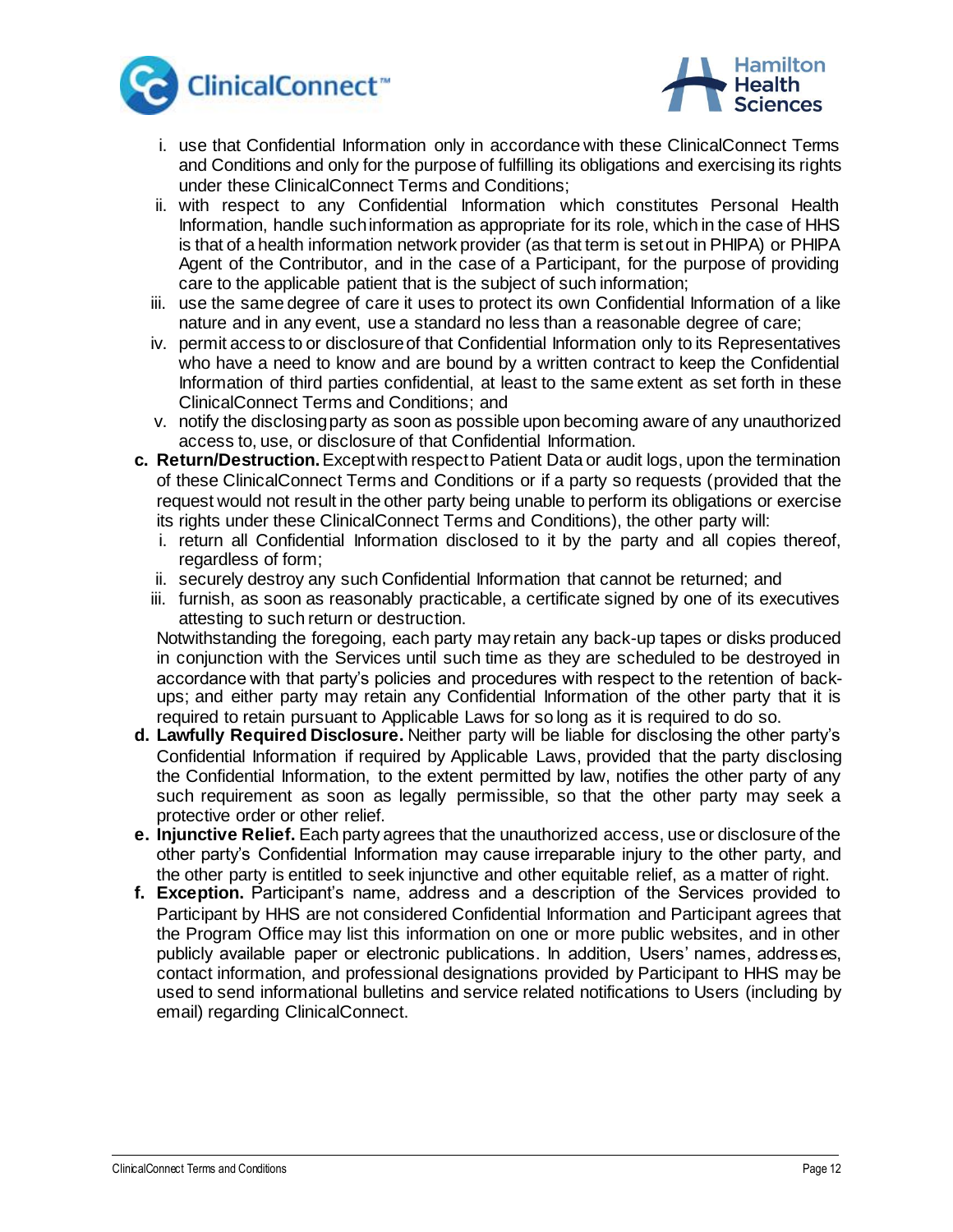



# **7. Ownership and Characterization of Access.**

- **a. Patient Data.** The parties acknowledge that in regards to Patient Data:
	- i. the Contributor retains custody and control of Patient Data it makes available for viewing in the ClinicalConnect Portal;
	- ii. the initial viewing of Personal Health Information in the ClinicalConnect Portal by a HIC (the "Viewing HIC") constitutes a collection by the Viewing HIC and a disclosure by the Contributor of an instance of that Personal Health Information (even if the Viewing HIC's PHIPA Agents do not download or otherwise make or retain a copy of the Personal Health Information);
	- iii. any subsequent viewing by a Viewing HIC of Personal Health Information collected pursuant to (ii), above, constitutes a use/access of that Personal Health Information by that Viewing HIC;
	- iv. any Patient Data that is accessed by a User and made part of its Participant's health record for the applicable Patient may be used and further disclosed in accordance with Participant's own organizational policies and subject to the requirements of PHIPA; and
	- v. nothing in these ClinicalConnect Terms and Conditions will prevent the Participant and/or a User from incorporating Patient Data into the clinical record of the relevant Patient, provided that such Patient Data was obtained solely from the ClinicalConnect Portal in connection with that relevant Patient seeking or receiving health care from the Participant and/or its User.
- **b. HHS' Role.** HHS does not create or maintain an electronic health record under authority of PHIPA. It provides access to view Personal Health Information and maintains such personal health information as a health information network provider ("HINP") as defined in PHIPA, and/or as PHIPA Agent of the contributing HIC. HHS complies with the requirements of PHIPA that are applicable to a HINP. Each of HHS and the Contributor acknowledges and agrees that the Contributor making the Patient Data available to HHS does not constitute a "disclosure" by the Contributor to HHS; nor does it constitute a collection by HHS. HHS does not consider itself to be "disclosing" any Personal Health Information when such information is viewed by a Participant.
- **c. Other.** Subject to any rights or licenses as are expressly set out in these ClinicalConnect Terms and Conditions, no intellectual property rights are transferred by either party to the other party under these ClinicalConnect Terms and Conditions. Neither party will remove any confidentiality, copyright or other proprietary rights notices from any materials provided to it by the other party.

# **8. Additional Privacy Obligations**

- **a. Compliance with Applicable Laws.** Each party agrees to comply with its respective obligations under Applicable Laws with respect to the activities contemplated by these ClinicalConnect Terms and Conditions, including the Permitted Purposes (defined below).
- **b. Access or Correction Requests and Complaints.**
	- i. When the Services are used by Participant to manage Personal Information, the Program Office will provide all assistance that Participant reasonably requests in regard to any concerns or complaints expressed by any person that relate to the management of that person's Personal Information.
	- ii. Upon receipt by Participant of either of the following:
		- 1. a request received from a Patient, or that Patient's substitute decision-maker, relating to, among other things, that Patient's right to access, modify or correct their Patient Data; or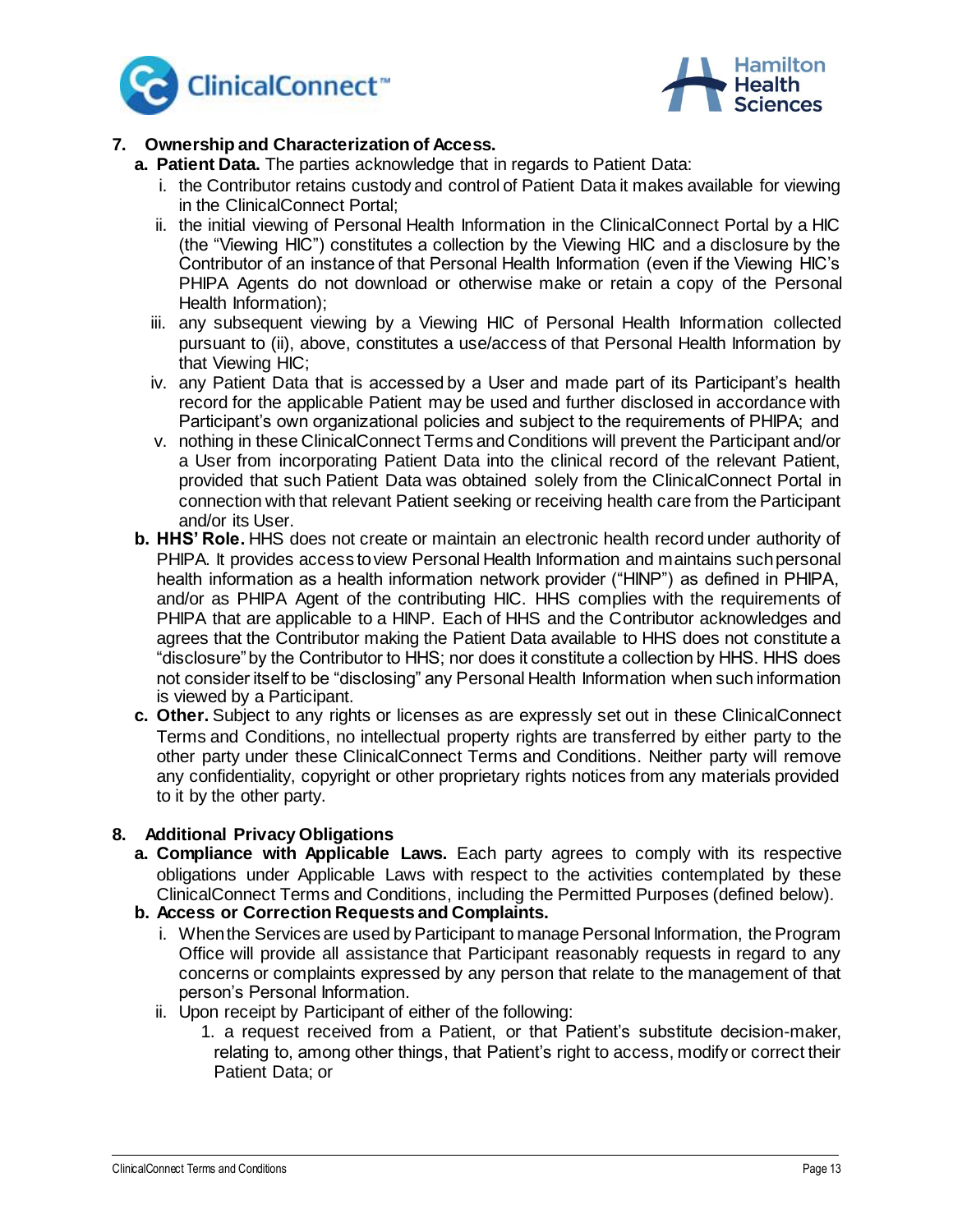



- 2. an enquiry or complaint from a Patient, or that Patient's substitute decision-maker, relating to ClinicalConnect and/or any ClinicalConnect Service, the Participant will follow the applicable procedure set out in the applicable Policies.
- iii. If the Program Office receives an access request from a Patient, the Program Office will, as the PHIPA Agent of the applicable Contributor(s) and in accordance with the applicable ClinicalConnect Policy, provide the Patient with a list of Participants/Users who accessed the Patient Data. The Program Office will use the audit tools available on the ClinicalConnect System to generate logs and respond to the Patient's audit request.
- **c. Notice re Logging and Auditing by HHS.** HHS employs a logging and auditing program which may result in review of Patient Data accessed by a particular User.
- **d. Required Disclosures.** HHS shall have the right to disclose any information about Participant or Users, including registration data, in order to comply with any applicable laws and/or requests under legal process, to operate the ClinicalConnect System, to protect HHS' property or rights, or otherwise pursuant to HHS' Privacy Policy.
- **e. Reporting.**Each party will, at the first reasonable opportunity report to the other, all security or privacy incidents of which the reporting party becomes aware involving the Services. When reporting any such incident, the reporting party will provide all information that it is reasonably able to provide with respect to the incident. Further, the reporting party will provide reasonable assistance and co-operation to the other party to investigate, verify and resolve the incident, including co-operation in any public response. Any notice of real or suspected privacy or security breaches, or matters related to access requests pursuant to these ClinicalConnect Terms and Conditions will be sent by the Program Office to a Participant's designated privacy contact or by Participant to the Program Office.

### **9. Security and Privacy Safeguards**.

- **a.** HHS warrants that it has implemented and will maintain strong administrative, physical and technical safeguards, consistent with industry best practices as applicable to health care systems in Ontario, to protect the Personal Health Information being transferred, processed or stored from theft, loss, unauthorized use, modification, disclosure, destruction and/or damage and will ensure its representatives comply with its privacy and security requirements. These safeguards include security software and encryption protocols, firewalls, locks and other access controls, privacy impact assessments, staff training and confidentiality agreements.
- **b.** HHS will put in place, or cause its suppliers to put in place, reasonable security measures to secure HHS' data centre facilities and any other facilities where Participant data is stored from unauthorized entry, and which may include access controls and maintaining logs of all personnel who enter.
- **c.** HHS will ensure that its personnel and contractors who are permitted access to its data centre facilities or any other facilities where Participant data are stored are subject to appropriate confidentiality obligations.
- **d.** HHS will design, implement, and manage the technology infrastructure used to provide the Services in a manner consistent with good information security practices and all Applicable Laws.
- **e.** Each party will maintain privacy and security procedures, practices and controls in compliance with Applicable Laws, including any orders of the Office of the Information and Privacy Commissioner of Ontario.
- **f.** Participant agrees to actively monitor its systems used to access ClinicalConnect Services by installing commercially available anti-virus and system monitoring software that, among other things, contemporaneously detect the status and findings of anti-virus scans and other monitoring reasonably applicable in health care information technology systems.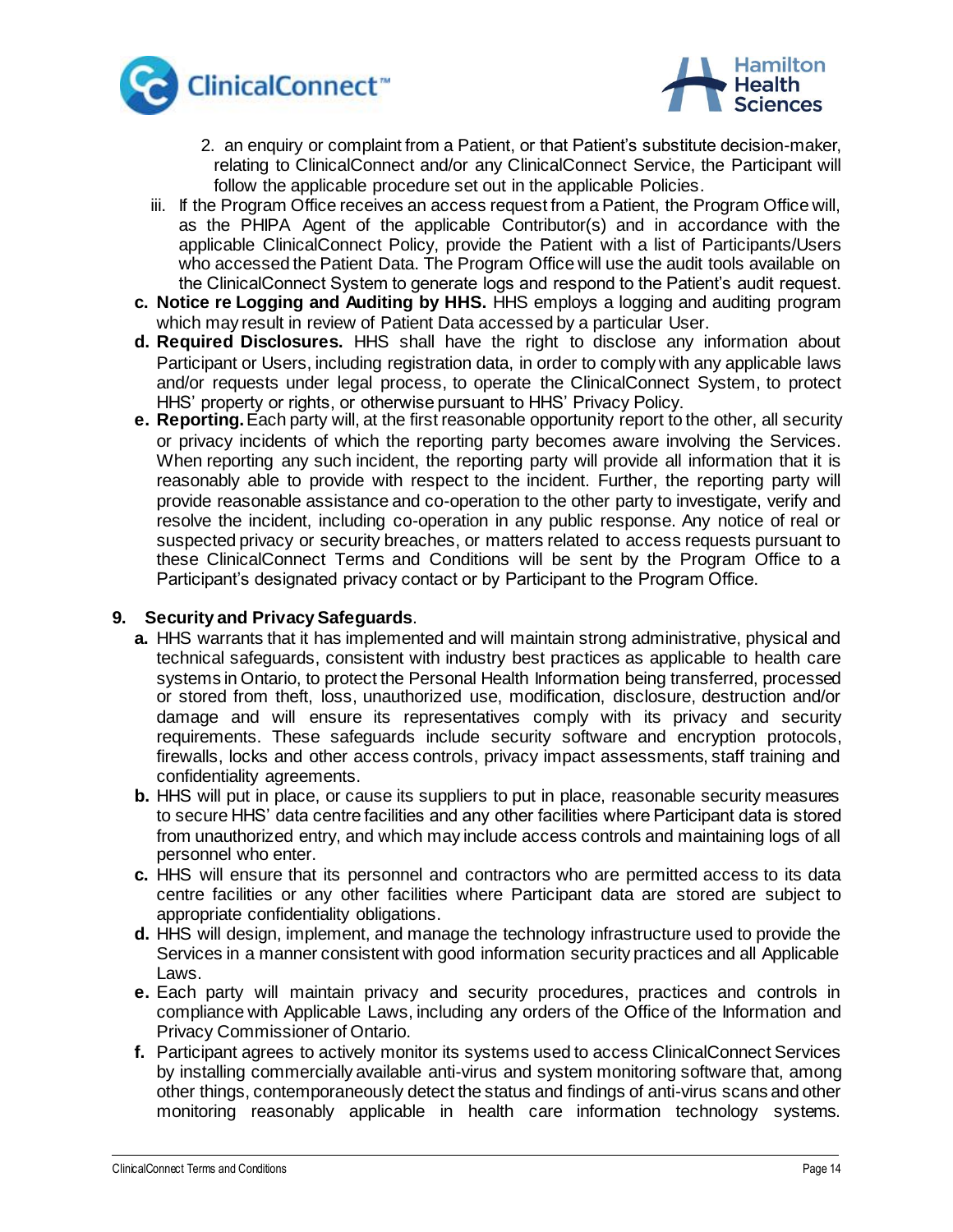



Participant agrees to have in place and maintain such software at all times. HHS agrees to actively monitor its systems by installing commercially available anti-virus and system monitoring software that, among other things, contemporaneously detect the status and findings of anti-virus scans and other monitoring reasonably applicable in health care information technology systems. HHS agrees to have in place and maintain such software at all times.

# **10. Certain Warranties; Certain Disclaimers.**

### **a. ClinicalConnect Warranties**.

- i. HHS warrants that the Services will be performed in a good and workmanlike manner in accordance with standards and practices reasonably applicable to services of a similar nature and that the Services will substantially comply with their applicable description.
- ii. HHS warrants that it will perform the Services with personnel who are competent and qualified to perform their responsibilities and that the Services will be performed in a good and professional manner in accordance with currently acceptable standards and practices reasonably applicable to a public hospital operating and providing services of a similar nature, and otherwise in a timely manner in accordance with the terms of these ClinicalConnect Terms and Conditions.
- iii. HHS warrants that it will otherwise comply with all Applicable Laws in its provision of the Services.

#### **b. Disclaimers/Exceptions.**

- i. HHS does not represent or warrant that its services will be error free or uninterrupted.
- ii. Except as expressly provided in these ClinicalConnect Terms and Conditions, HHS makes no warranties, representations, conditions, promises or indemnities of any kind, express or implied, statutory or otherwise:
	- 1. with respect to the operation of Services or accessibility of Patient Data; or
	- 2. regarding the accuracy, authenticity, completeness, reliability, currency, veracity, merchantable quality or fitness for a particular purpose of the Patient Data accessible through the ClinicalConnect Portal or ClinicalConnect Services;

and HHS assumes no liability for any diagnostic, treatment, health care decision or any other decision or action taken by any person using the Patient Data.

- iii. Except as expressly provided in these ClinicalConnect Terms and Conditions, **HHS does not make, and expressly disclaims, any other warranties, representations or conditions, express or implied, in fact or in law, including the implied warranties and conditions of merchantable quality or fitness for a particular purpose.**
- **c. Contributor Warranties and Disclaimers**. The Contributor warrants that it will comply with all Applicable Laws with respect to the provision of Patient Data to HHS for the Permitted Purposes. The Contributor does not represent or warrant that the Patient Data or its provision of Patient Data will be error free or uninterrupted. Except as expressly provided in these ClinicalConnect Terms and Conditions, the **Contributor does not make, and expressly disclaims, any other warranties, representations or conditions, express or implied, in fact or in law, including the implied warranties and conditions of merchantable quality or fitness for a particular purpose.**
- **d. Risk of Use.** The ClinicalConnect System is provided for the purpose of assisting in informing clinical decisions for care, and is not a substitute for the consideration and judgement of a trained health professional. Use of any data from the ClinicalConnect Portal or any of the other Services are solely at the risk of the Participant and its Users. HHS assumes no liability for any decision or action taken by any person using the ClinicalConnect Portal or any data contained therein or for any inability to access same.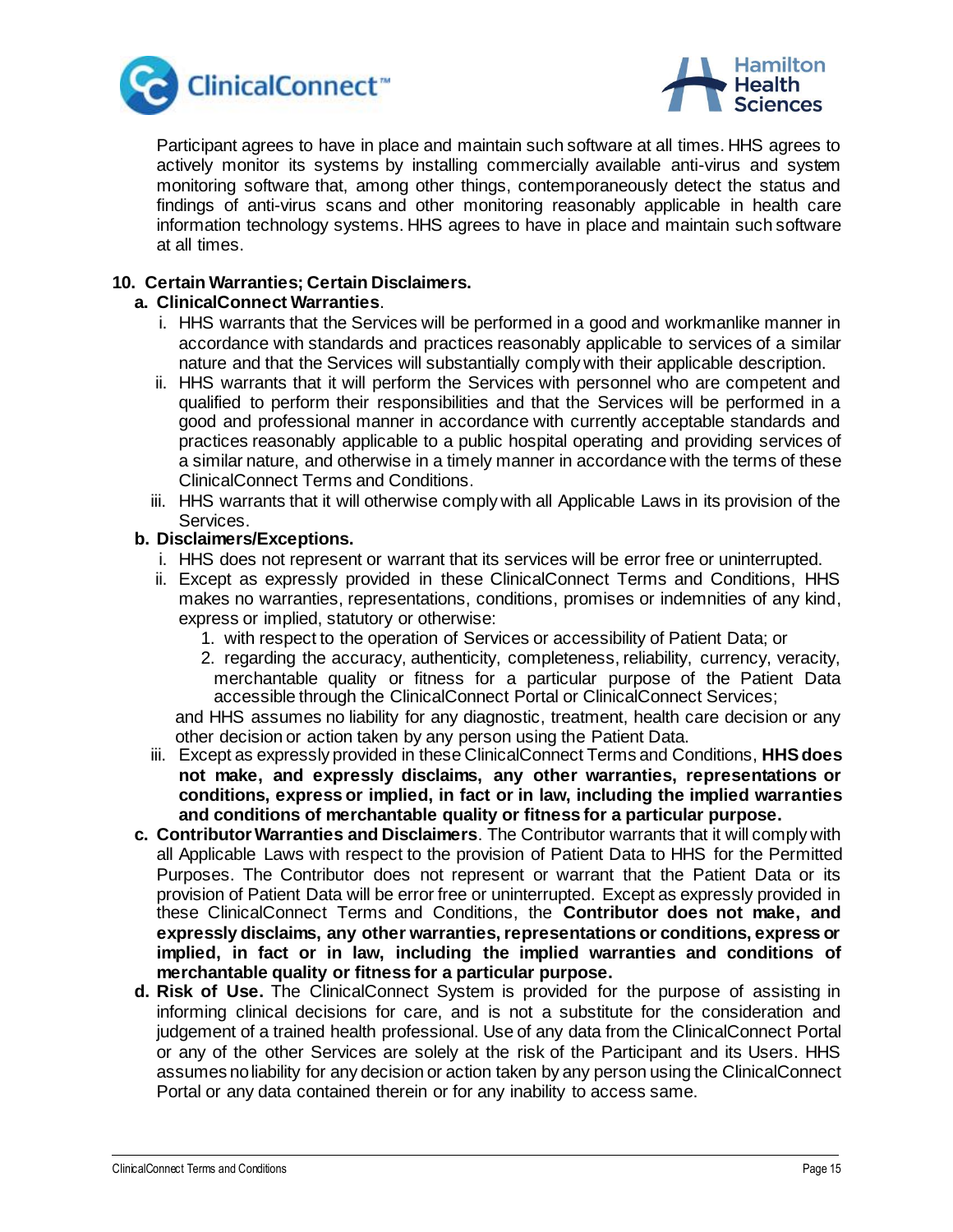



- **e. Availability.** Continuous and uninterrupted availability of the Services are not guaranteed and may be suspended, limited, changed, or discontinued, temporarily or permanently, with or without notice. The Services may be inaccessible, unavailable or inoperable for any reason, including: (i) equipment or system malfunctions or Internet/communication outages; (ii) periodic maintenance procedures or repairs which may be undertaken from time to time; or (iii) causes beyond the reasonable control of HHS. Participant should maintain its own copies of Patient Data and alternative communication protocols to obtain Patient Data from other providers, to the extent reasonably required, in the event of any sustained interruption.
- **f.** The information contained in the ClinicalConnect System is provided or sourced from contributing health providers and is made available to Participant and its Users on an 'asis' basis. Participant and its Users should verify any applicable information before relying on such information for clinical, diagnostic or treatment purposes and prior to incorporating any such information into their Patient record.
- **g.** HHS is not responsible for any damages, costs, liabilities, or expenses which may be incurred or suffered as a result of use or any inability to use the ClinicalConnect Portal and/or any other Service.

#### **11. Liability.**

- **a. Indirect Damages.** In no event shall any party be liable to the other party for indirect, special, consequential, incidental, punitive or exemplary losses, damages or expenses or for loss of data, lost revenue or lost profit. For clarity, this limitation is not intended to act as a bar on a party impleading another party into a breach of privacy claim made and/or commenced by a third party against the first party.
- **b. Direct Damages.** Subject to the other terms in this section 11, HHS shall remain responsible for the actions of its agents and subcontractors in their performance of the Services. The total cumulative liability (the "Cap") of HHS to all Participants, or of any Participant to HHS and any other Participants, for direct damages arising in connection with that party's performance or non-performance under these ClinicalConnect Terms and Conditions, or otherwise related to the provision or use of the ClinicalConnect Services, shall not in the aggregate for any and all damages arising during any April 1<sup>st</sup> to March 31<sup>st</sup> period exceed \$1,000,000. However, the foregoing Cap shall not apply to losses, expenses, costs, damages or liabilities that are recoverable pursuant to a contractual obligation of indemnification provided to HHS by one of its subcontractors or agents to the extent HHS is actually able, using reasonable efforts, to recover contribution from such subcontractor or agent in relation to such damages being claimed, and further provided that any such recovery will be shared on an equitable basis as between HHS, the claiming Participant and other Participant who suffered losses, expenses, costs, damages or liabilities within the scope of such indemnification.
- **c. Liability to Users.** Separate or apart from any liability HHS may have to a Participant, HHS shall not have any liability to any User under these ClinicalConnect Terms and Conditions or arising from the provision or use of, or otherwise relating to, the Services.
- **d. Applicability.** The foregoing limitations and exclusions shall apply: (i) irrespective of the nature of the cause of action, demand or claim, including breach of contract, negligence, tort or any other legal theory; and will survive failure of the essential purpose of these ClinicalConnect Terms and Conditions, or of any remedy; and (ii) even if the relevant party has been advised of the possibility of such damages or if such possibility was reasonably foreseeable.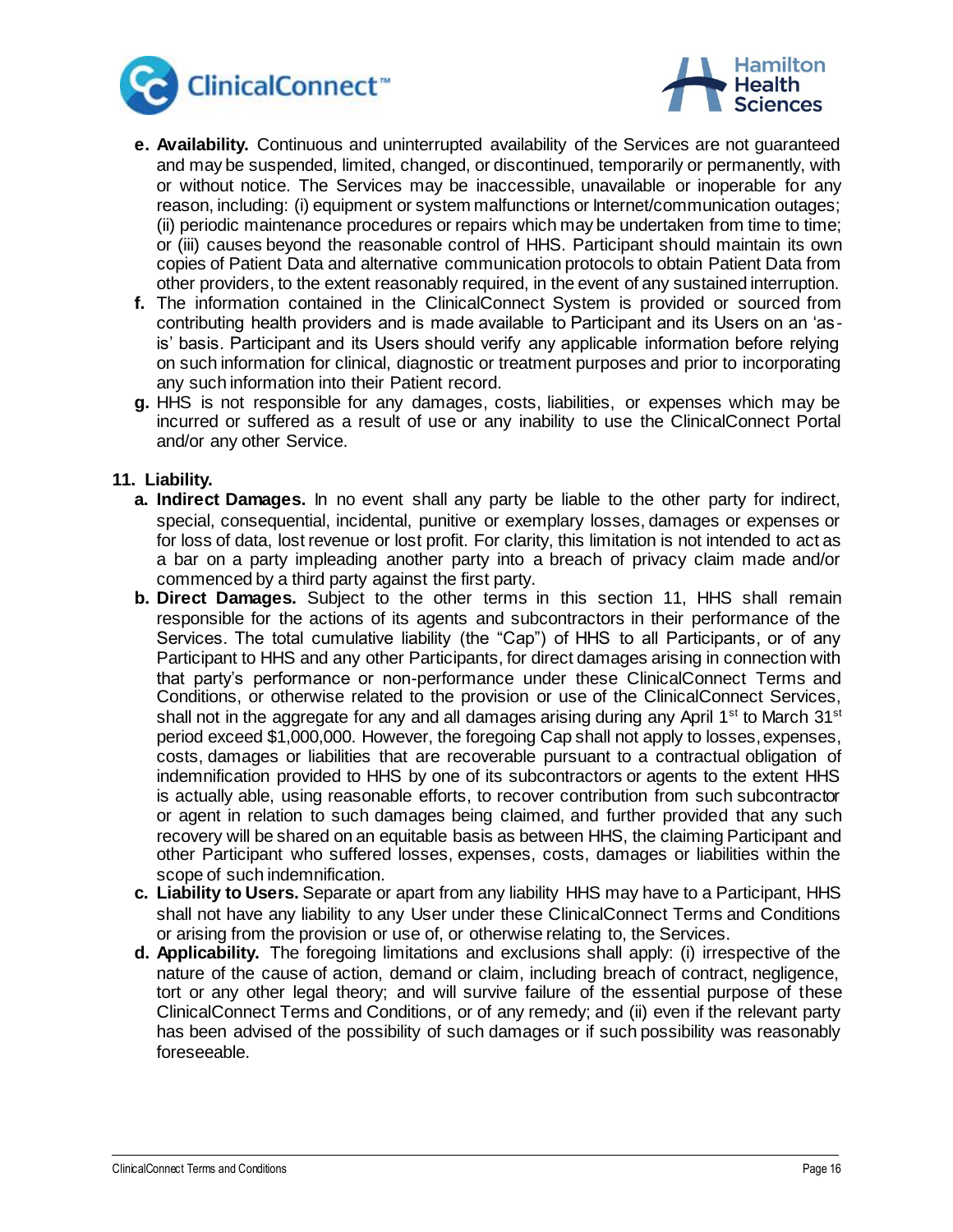



# **12. Termination.**

- **a. Breach.** In the event of a material breach of these ClinicalConnect Terms and Conditions, the non-breaching party may terminate these ClinicalConnect Terms and Conditions upon written notice to the other party provided that the non-defaulting party has given the breaching party prior written notice of the breach which describes the nature of the breach and the breaching party has failed to cure the breach within 30 days of the prior written notice.
- **b. Other Termination.** The parties acknowledge that: (i) the ClinicalConnect System is not intended to be the primary source of Patient Data used by Participant and its Users; (ii) the ClinicalConnect System may be merged with, or phased out, as a result of other provincial EHR clinical repositories; (iii) Participation in the ClinicalConnect System is voluntary and not all hospitals in Ontario participate in the ClinicalConnect System; and (iv) Funding for the ClinicalConnect System may be discontinued in the future. Consequently, for the foregoing or other reasons in HHS' sole discretion, HHS may terminate its agreements that are subject to these ClinicalConnect Terms and Conditions without liability, cost, penalty or prejudice to any other rights or remedies under these ClinicalConnect Terms and Conditions upon giving at least 90 days written notice (or prominent posting on the ClinicalConnect Portal). A Participant or User may terminate its agreement with HHS that is subject to these ClinicalConnect Terms and Conditions immediately upon providing written notice to HHS.
- **c. Survival.** The provisions of these ClinicalConnect Terms and Conditions which by their nature extend beyond such expiration or termination shall survive and remain in effect until all obligations are satisfied including any confidentiality or privacy obligations, disclaimers and/or liability limitations/exclusions.
- **13. Insurance.** Each party agrees to maintain, for the duration of this Agreement and at its sole cost, insurance against such risks and in such amounts that could reasonably be expected by persons acting prudently and engaged in similar activities as the parties. Without limiting the generality of the preceding, the coverage required under this Section shall include: (a) general liability insurance with a minimum of five million dollars (\$5,000,000.00) coverage for any one occurrence; (b) coverage for damages for breach of privacy, in relation to Personal Health Information (which in the case of HHS, shall be for a minimum of five million dollars (\$5,000,000.00) coverage for any one occurrence), (c) personal injury; (d) cross liability; and (e) contractual liability. Each party agrees to provide the other with at least thirty (30) days' prior written notice of material change to, cancellation, or non-renewal of the coverage required under this Section. Participant's policy shall be required to: (i) name HHS as an additional insured, but only with respect to this Agreement; and (ii) provide HHS with a copy of its policy upon request. Such insurance will be with insurance carriers licensed to conduct business in the Province of Ontario. The above requirements may alternatively be met by a Sole Practitioner (Physician) who maintains membership with Canadian Medical Protective Association (CMPA).
- **14. Assignment.** Neither party may assign these ClinicalConnect Terms and Conditions or any right or obligation hereunder without receiving the other party's written consent in advance, which consent will not be unreasonably withheld provided that HHS may assign these ClinicalConnect Terms and Conditions without consent to any successor entity as directed by Ontario Health (Digital Services) or as required by regulation. Upon any assignment, the assignor shall have no further liability for any acts or omissions of the assignee.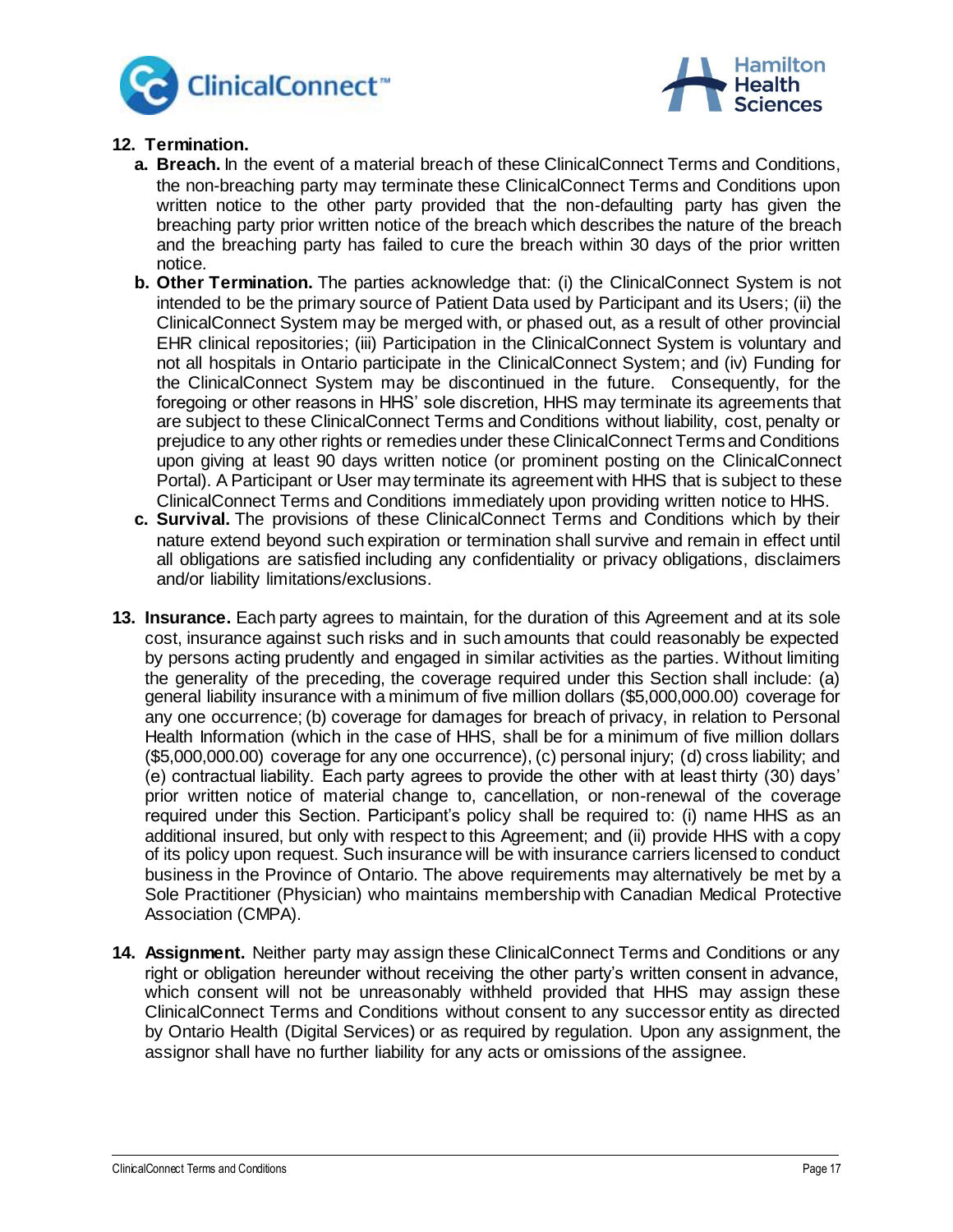



- **15. Governing Law.** These ClinicalConnect Terms and Conditions will be governed by the laws of the province of Ontario and the laws of Canada applicable therein, without reference to the conflict of laws provisions. The parties consent to the jurisdiction of the courts of Ontario. Any claim, action or proceeding initiated by any party other than HHS shall be commenced exclusively in Ontario and a venue of Hamilton.
- **16. Entire Agreement and Amendment.** These ClinicalConnect Terms and Conditions, along with any ClinicalConnect Policies, contain the entire understanding of the parties relating to its subject matter and supersede all previous agreements or representations, statements and understandings (verbal or written) made by or on behalf of one party to the other. HHS may amend these ClinicalConnect Terms and Conditions or any Policy by posting a revised version on the ClinicalConnect Information Website provided it also provides prominent notice to Users during the login process and provides at least 30 days prior notice in an email notification to Participants addressed to the email address on file with the Program Office for such Participant. Users or Participants who do not agree to any amendment may terminate by written notice to the Program Office, discontinuance of access to the ClinicalConnect Portal and further receipt of any Services.
- **17. Severability.** The invalidity or unenforceability of any provision in these ClinicalConnect Terms and Conditions will not affect the validity or enforceability of any other provision and any invalid provision will be deemed severed.
- **18. Notice.** Any notice or other significant communication given pursuant to these ClinicalConnect Terms and Conditions will be in writing (which may include email) addressed to the attention of that party's authorized representative as advised from time to time. Any such notice will be deemed to have been received either when: (i) delivered personally to the party for whom intended; (ii) one business day following deposit with a globally recognized overnight delivery service, all delivery charges pre-paid; (iii) if sent by email, when it enters the receiving party's information system and becomes capable of being retrieved and processed by the receiving party; or (iv) the business day following transmission if sent by facsimile, with originals by mail, and receipt confirmed by the facsimile machine used. Either party may designate a different address by notice to the other given in accordance herewith.
- **19. Waiver.** The failure of either party to insist upon strict performance of any terms and conditions or to exercise any of its rights set out in these ClinicalConnect Terms and Conditions will not constitute a waiver of these rights, and these rights will continue in full force and effect. No provision of these ClinicalConnect Terms and Conditions may be waived except in a writing signed by the party waiving enforcement. No waiver of any part of these ClinicalConnect Terms and Conditions will be deemed to be a waiver of any other provision.
- **20. Force Majeure.** Except as expressly provided otherwise in these ClinicalConnect Terms and Conditions, neither party will be liable for any failure or delay in its performance under these ClinicalConnect Terms and Conditions due to any cause beyond its reasonable control that could not have been avoided by the exercise of reasonable foresight (a "Force Majeure Event"), such as acts of war, rebellion, acts of God, earthquake, flood, embargo, riot, sabotage, terrorism, or governmental act provided that the party affected by a Force Majeure Event gives the other party prompt notice of such Force Majeure Event as soon as reasonably possible after such event arises, and uses its reasonable efforts to promptly correct such event.